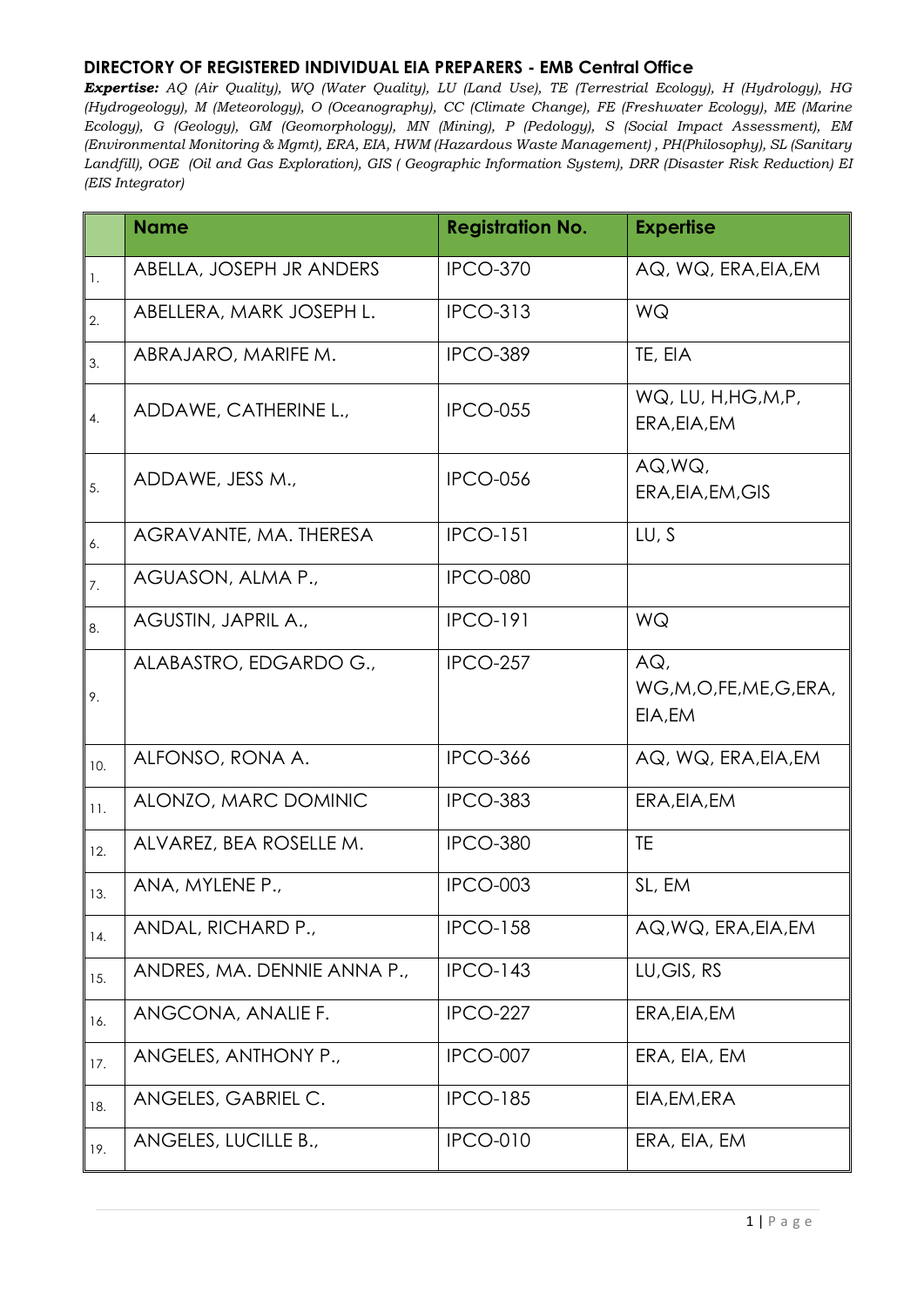|     | <b>Name</b>                                | <b>Registration No.</b> | <b>Expertise</b>          |
|-----|--------------------------------------------|-------------------------|---------------------------|
| 20. | AQUENDE, DIANNE ANGELI L.,                 | <b>IPCO-224</b>         |                           |
| 21. | AQUENDE, JAMES                             | <b>IPCO-220</b>         | WQ,ERA,EIA,EM,HWM         |
| 22. | ARAGONES, NANIEL DE VERA,                  | <b>IPCO-168</b>         | FE,ME                     |
| 23. | ARRIESGADO, HANNA LEE B.,                  | <b>IPCO-181</b>         | WQ                        |
| 24. | ASUNCION, FEI XYZA B.                      | <b>IPCO-381</b>         | S, ERA, EIA, EM           |
| 25. | AVENIDO, MARILOU P.,                       | IPCO-044                | WQ, ERA, EIA, EM          |
| 26. | BADAR, MARIETTA L.,                        | <b>IPCO-098</b>         | $\mathsf{S}$              |
| 27. | <b>BALUGO, JEFFREY T.,</b>                 | <b>IPCO-084</b>         | FW,ME                     |
| 28. | BANIQUED, RUSSEL D.,                       | <b>IPCO-157</b>         | TE, ERA, EIA, EM          |
| 29. | <b>BARRIATOS, DENNIS A.</b>                | <b>IPCO-364</b>         | AQ, WQ, S, ERA, EIA, EM   |
| 30. | <b>BARTOLOME, KATHERINE ANNE</b><br>S.,    | <b>IPCO-053</b>         | ERA, EIA, EM              |
| 31. | <b>BARTOLOME, KEVIN G.,</b>                | <b>IPCO-353</b>         | AQ, WQ, ERA, EIA, EM      |
| 32. | BATE, DAPHNE D.,                           | <b>IPCO-243</b>         |                           |
| 33. | BATE, EMMANUEL S.,                         | <b>IPCO-079</b>         | WQ,LU,HG,G,ERA,EIA,E<br>M |
| 34. | BATERISNA, DAN ERIC V.,                    | <b>IPCO-305</b>         | AQ, ERA, EIA, EM          |
| 35. | <b>BATO, MONETTE O.</b>                    | <b>IPCO-416</b>         |                           |
| 36. | <b>BAUTISTA, BRIDGETTE LORRAINE</b><br>E., | <b>IPCO-359</b>         | S, ERA, EIA, EM           |
| 37. | <b>BAUTISTA, MICHAEL G.</b>                | <b>IPCO-365</b>         | S, ERA, EIA, EM           |
| 38. | BAYANI, HERNANI I.,                        | <b>IPCO-058</b>         | G,GM,P                    |
| 39. | BAYANI, RONALDO JOSE Z.,                   | <b>IPCO-050</b>         | WQ, LU.ERA, EIA, EM       |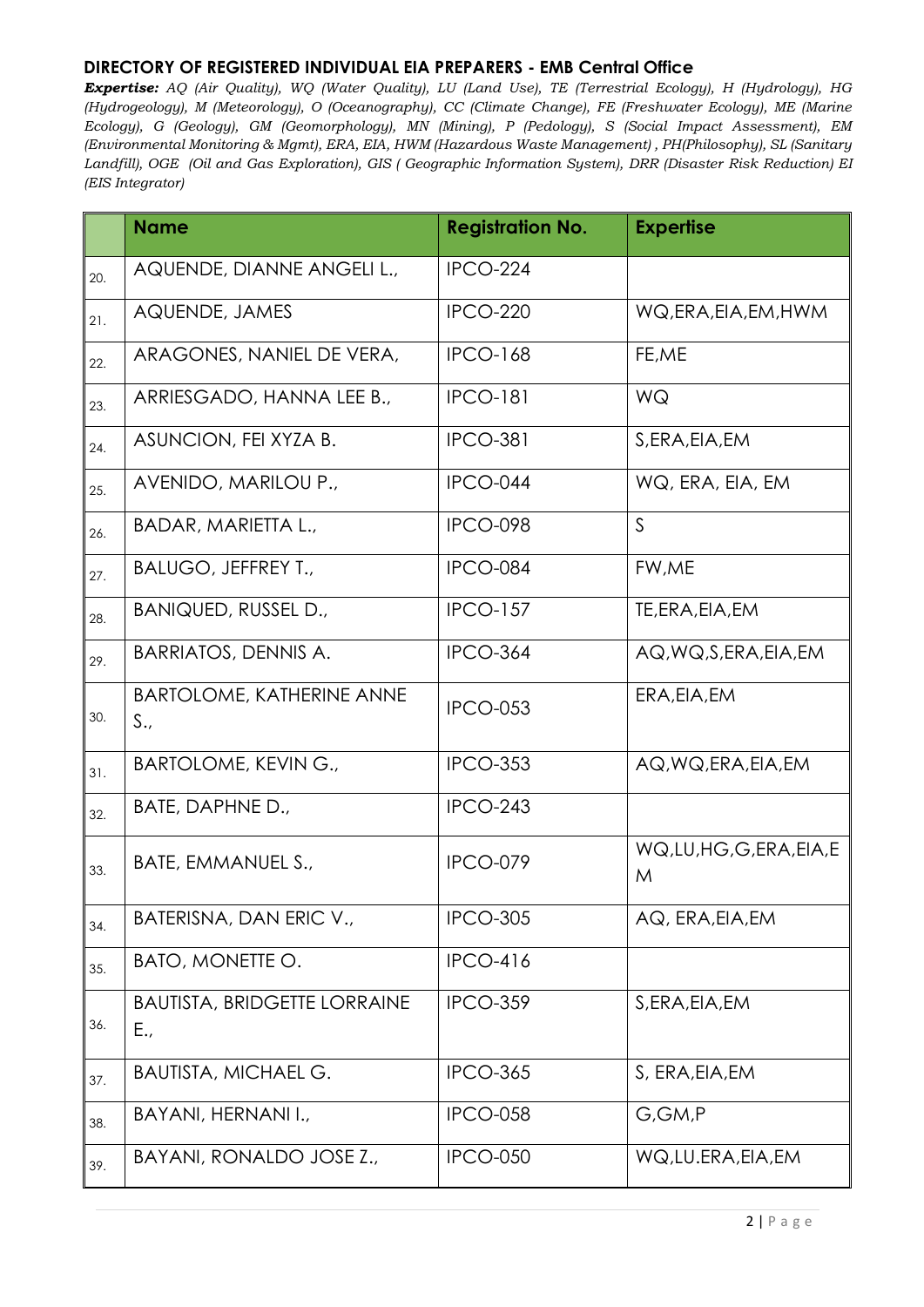|     | <b>Name</b>                                     | <b>Registration No.</b> | <b>Expertise</b>                   |
|-----|-------------------------------------------------|-------------------------|------------------------------------|
| 40. | BAYRANTE, JESUS P.,                             | <b>IPCO-085</b>         | ERA, EIA, EM                       |
| 41. | <b>BENICO, GARRY A.,</b>                        | <b>IPCO-393</b>         | FE,ME                              |
| 42. | <b>BESENIO, ALDRIN DY</b>                       | <b>IPCO-262</b>         | AQ, WQ, LU, ERA, EIA, EM           |
| 43. | <b>BISLEG, MARK ANTHONY N.,</b>                 | <b>IPCO-401</b>         | AQ, WQ, ERA, EIA, EM               |
| 44. | <b>BOBER, EDUARDO F.,</b>                       | IPCO-048                | LU, S, ERA, EM, EIA                |
| 45. | <b>BOREGON, KALVIN JAY G.,</b>                  | <b>IPCO-302</b>         | <b>FW</b>                          |
| 46. | <b>BORNILLA, EDUARDO B.</b>                     | <b>IPCO-392</b>         | WQ,H,O                             |
| 47. | BORRE, LINDA Q.                                 | <b>IPCO-264</b>         | WQ,LU,S, ERA,EIA,EM                |
| 48. | <b>BOTENGAN, HENRY JAMES P.,</b>                | <b>IPCO-063</b>         | $\mathsf{S}$                       |
| 49. | <b>BOTENGAN, RYAN FILIBERTO P.,</b>             | <b>IPCO-108</b>         | TE                                 |
| 50. | <b>BRIONES, NICOMEDES</b>                       | <b>IPCO-332</b>         | LU, S, ERA, EIA, EM                |
| 51. | BUENAVENTURA, KRISHNA V.,                       | IPCO-093                | LU, S                              |
| 52. | BUFI, LEAH A.,                                  | <b>IPCO-246</b>         | EIA, EM, ERA                       |
| 53. | <b>BUGTONG, ANNE AUBREY DE</b><br><b>GUZMAN</b> | <b>IPCO-318</b>         | AQ, WQ, TE, H, FE,<br>ERA, EIA, EM |
| 54. | BUÑAO, RAUL R.,                                 | <b>IPCO-192</b>         | TE, ERA, EIA, EM                   |
| 55. | CABANCE, MELVIN E.,                             | <b>IPCO-012</b>         |                                    |
| 56. | CADDARAO, PATRICK S.,                           | <b>IPCO-315</b>         | AQ, WQ, S                          |
| 57. | CAGUIMBAL, RORY S.                              | <b>IPCO-229</b>         | WQ, SWM                            |
| 58. | CALO, FRANKLING.,                               | <b>IPCO-251</b>         | LU, S, ERA, EIA, EM                |
| 59. | CALONG, BAYANI A.,                              | <b>IPCO-057</b>         | H,HG                               |
| 60. | <b>CALONGE, CHARLOTTE JENNIFER</b><br>M.,       | <b>IPCO-395</b>         | AQ, WQ, ERA, EIA, EM               |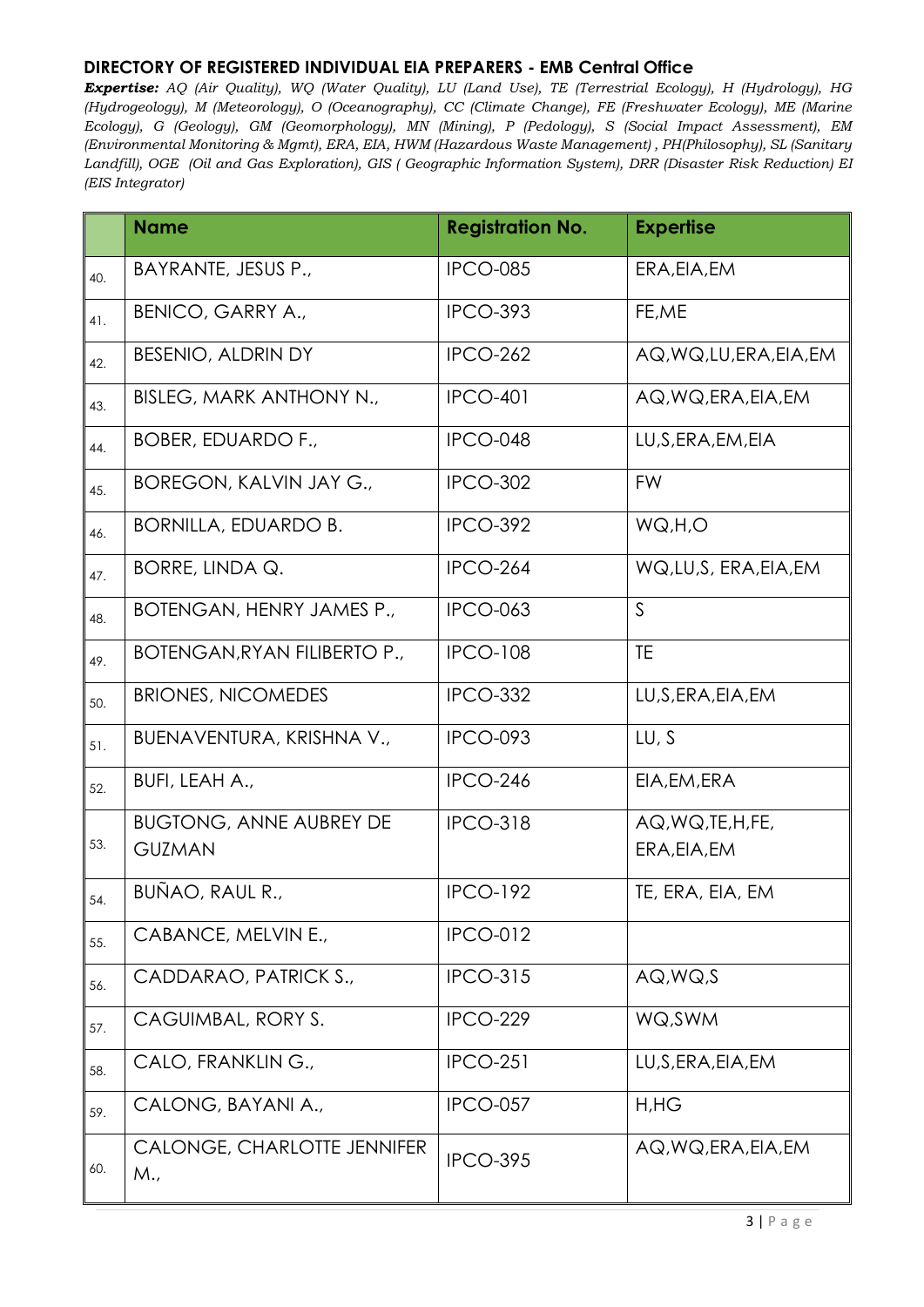|     | <b>Name</b>                             | <b>Registration No.</b> | <b>Expertise</b>               |
|-----|-----------------------------------------|-------------------------|--------------------------------|
| 61. | CALPO, JENNIFER P.,                     | <b>IPCO-206</b>         | S                              |
| 62. | CAMACHO, MA. VIVIAN DELA<br><b>CRUZ</b> | <b>IPCO-213</b>         | WQ,FE                          |
| 63. | CANDELARIA, EMILIO PAUL M.              | <b>IPCO-378</b>         | TE,O,FE,ERA,EIA,EM             |
| 64. | CANLAS, DYAN TRICIA DELA<br><b>CRUZ</b> | <b>IPCO-292</b>         | AQ.M                           |
| 65. | CAOLE, GERALDINE H.,                    | <b>IPCO-409</b>         | AQ, WQ, ERA, EIA, EM           |
| 66. | CAPULE, MARIA CARMELA Q.,               | <b>IPCO-045</b>         | AQ, WQ, FE,<br>ERA, EIA, EM    |
| 67. | CARAMOAN, RIA M.,                       | <b>IPCO-106</b>         | AQ, WQ, ERA, EIA, EM           |
| 68. | CARIÑO, JULIUS MARINO O.,               | <b>IPCO-089</b>         | WQ, ERA, EIA, EM               |
| 69. | CARREON, ROLAND DANE Z.,                | <b>IPCO-261</b>         | LU, S                          |
| 70. | CASCON Jr., BIENVENIDO N.,              | <b>IPCO-189</b>         | O, ME, ERA, EIA, EM            |
| 71. | CASQUEJO, MAY ADORACION<br>G.           | <b>IPCO-285</b>         | WQ, LU, S, ERA, EIA, EM        |
| 72. | CASTILLO, DIANE SHIELA C.,              | <b>IPCO-295</b>         | <b>TE</b>                      |
| 73. | CASTILLO, REYMAR R.                     | <b>IPCO-266</b>         | LU, TE.FE                      |
| 74. | CENTENO, FELIXBERTO M.,                 | <b>IPCO-290</b>         | AQ, WQ, H, M, ERA, EIA, E<br>M |
| 75. | CHAN, PAMELA C.,                        | <b>IPCO-001</b>         | WQ, ERA, EIA, EM               |
| 76. | <b>CLEOFAS, DOLORES</b>                 | <b>IPCO-293</b>         | H                              |
| 77. | CLEOFAS, EMMANUEL B.                    | <b>IPCO-277</b>         | $\mathsf{S}$                   |
| 78. | CO, RONALD ALLAN S.                     | <b>IPCO-265</b>         | AQ, WQ, TE, S,<br>ERA, EIA, EM |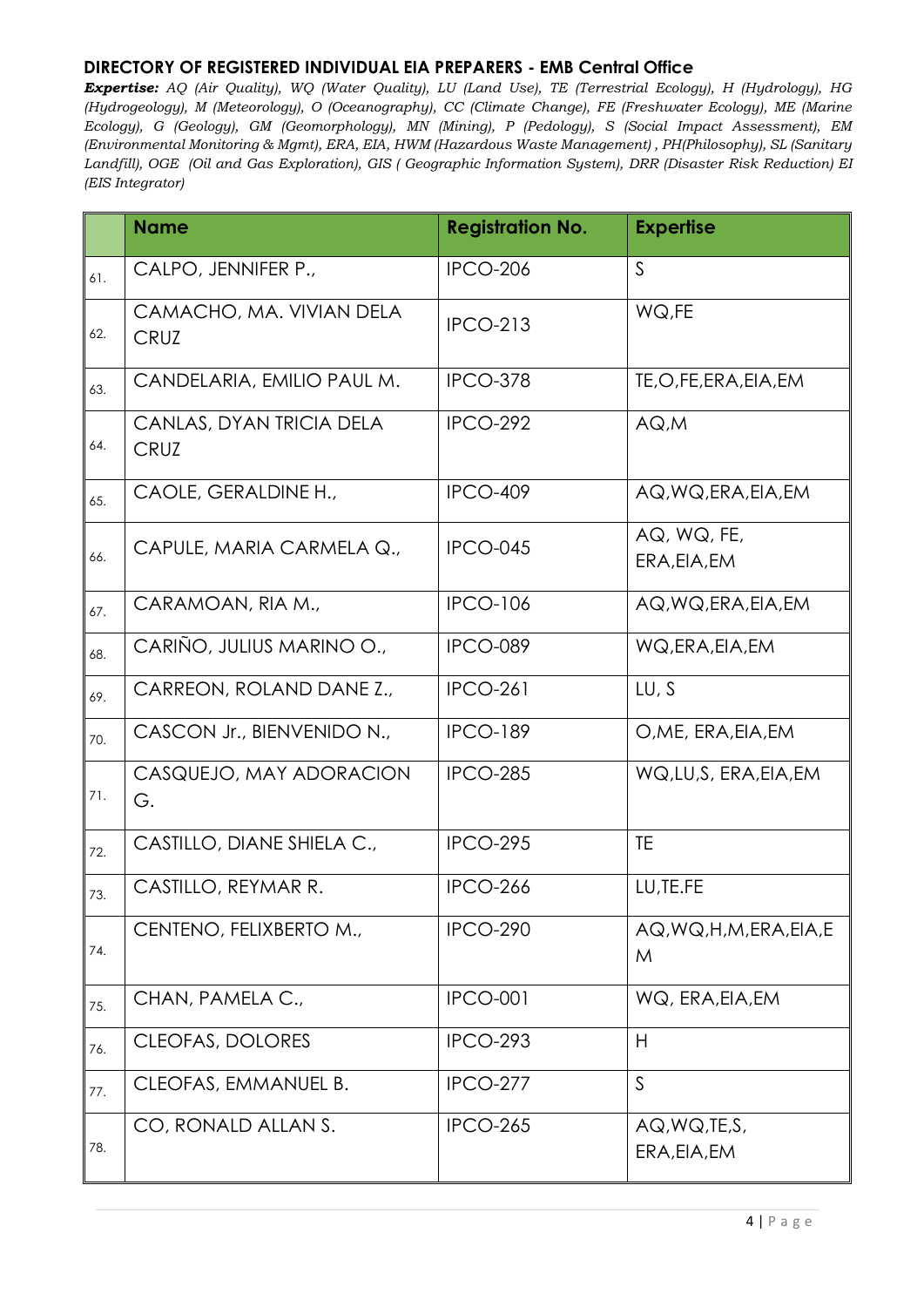|     | <b>Name</b>                            | <b>Registration No.</b> | <b>Expertise</b>           |
|-----|----------------------------------------|-------------------------|----------------------------|
| 79. | COLADILLA, CLAIRE T.,                  | <b>IPCO-018</b>         | ERA, EIA, EM               |
| 80. | COMBALICER, EDWIN A.,                  | <b>IPCO-321</b>         | <b>GIS</b>                 |
| 81. | CONDE, NADIA P.,                       | <b>IPCO-102</b>         |                            |
| 82. | CONJARES, ANA GABRIELA L.,             | <b>IPCO-069</b>         | EI                         |
| 83. | CORPUZ, TERESITA B.,                   | <b>IPCO-043</b>         | AQ, WQ, ERA, EIA, EM       |
| 84. | CORTES, EPHREM GABRIEL S.,             | <b>IPCO-322</b>         | $\mathsf{S}$               |
| 85. | CRISTE, HILARIO B.                     | <b>IPCO-396</b>         | <b>HWM</b>                 |
| 86. | CRUZ, ELISA V.,                        | <b>IPCO-077</b>         | WQ.S                       |
| 87. | CRUZ, KATHLEEN ANNE A.                 | <b>IPCO-164</b>         | WQ, ERA, EIA, EM           |
| 88. | CRUZ, RAMIL A.,                        | <b>IPCO-255</b>         | AQ, WQ, LU                 |
| 89. | CRUZ, RENE D.,                         | <b>IPCO-160</b>         | H                          |
| 90. | CRUZ, SUSAN S.,                        | <b>IPCO-253</b>         | $\mathsf{S}$               |
| 91. | CUAÑO, ROLANDO V.                      | <b>IPCO-333</b>         | WQ,H,HG,G,<br>ERA, EIA, EM |
| 92. | <b>CUBETA, ANTHONY THEODORE</b><br>E., | <b>IPCO-170</b>         | HG,G                       |
| 93. | CUECO, BRIANNE N.,                     | <b>IPCO-127</b>         | WQ,HG                      |
| 94. | CUEVAS, BENJAMIN R.,                   | <b>IPCO-072</b>         | TE.                        |
| 95. | CUYUGAN, UTOPIA G.,                    | <b>IPCO-062</b>         | LU, S                      |
| 96. | DAHILAN, LOUIE ALLEN R.,               | <b>IPCO-358</b>         | WQ, LU, ERA, EIA, EM       |
| 97. | DARROLES, EMERSON B.,                  | <b>IPCO-153</b>         | WQ                         |
| 98. | DAVID, ANGELITO I.,                    | <b>IPCO-131</b>         | EIA, EM                    |
| 99. | DAVID, EDGARDO S.,                     | <b>IPCO-215</b>         | WQ,H,HG,M,G                |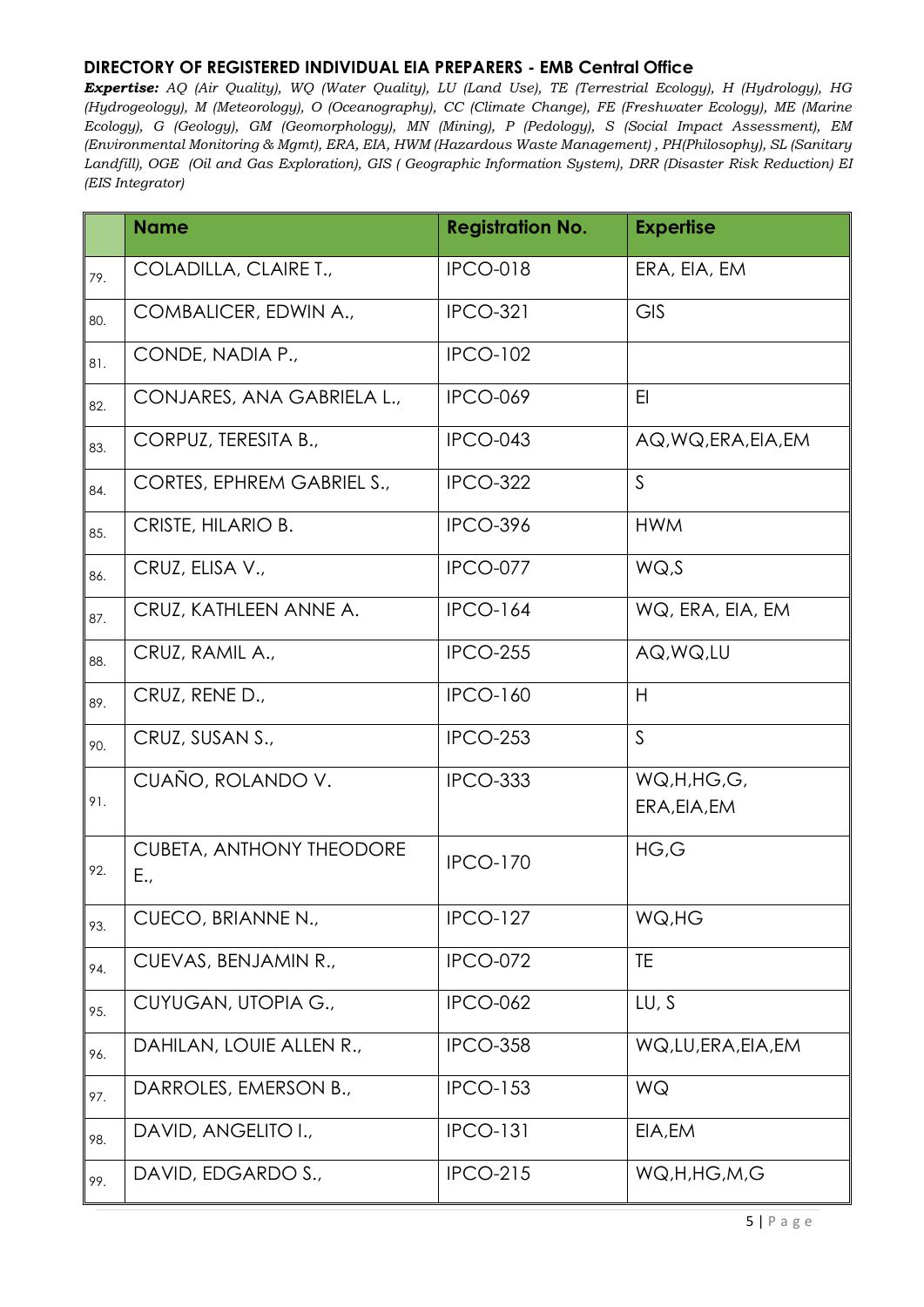|      | <b>Name</b>                   | <b>Registration No.</b> | <b>Expertise</b>                  |
|------|-------------------------------|-------------------------|-----------------------------------|
| 100. | DE CHAVEZ, EDWIN S.,          | IPCO-004                | AQ, WQ, LU, H, S,<br>ERA, EIA, EM |
| 101. | DE GUIA, ANNE PAULINE O.,     | <b>IPCO-236</b>         | <b>TE</b>                         |
| 102. | DE GUIA, MICHAEL G.,          | <b>IPCO-163</b>         | TE, ERA, EIA, EM                  |
| 103. | DE GUZMAN, KATRINA LYNN B.,   | <b>IPCO-209</b>         | WQ, FE, ERA, EIA, EM              |
| 104. | DE JESUS, JOEL V.,            | IPCO-002                | G                                 |
| 105. | DE LOS REYES, RANELLA JOY F., | <b>IPCO-033</b>         | WQ, H, FE, ERA, EIA,<br>EM        |
| 106. | DEJOLDE, PETER B.,            | <b>IPCO-023</b>         | LU                                |
| 107. | DEL ROSARIO, ERIC R.          | <b>IPCO-231</b>         | LU, TE, FE                        |
| 108. | DELA CRUZ, DARYL MICO C.,     | <b>IPCO-269</b>         | ERA, EIA, EM                      |
| 109. | DELA CRUZ, ERNESTO O.         | <b>IPCO-308</b>         | AQ, WQ, ERA, EIA, EM              |
| 110. | DELA CRUZ, LEDICIA T.,        | <b>IPCO-287</b>         | AQ, WQ, LU, M, S,<br>ERA, EIA, EM |
| 111. | DELA CRUZ, THELMA D.          | <b>IPCO-387</b>         | AQ, WQ, TE, ERA, EIA, EM          |
| 112. | DELA ROSA, DANICA J.,         | <b>IPCO-175</b>         | WQ,H                              |
| 113. | DELA TORRE, ROLANDO E.,       | <b>IPCO-273</b>         |                                   |
| 114. | DELICA, GLENN DALE C.         | <b>IPCO-297</b>         | AQ, WQ, LU, M, S, ERA, EIA<br>,EM |
| 115. | DENAYA, GAY D.,               | <b>IPCO-015</b>         | WQ, ERA, EIA, EM                  |
| 116. | DEVANADERA, JOSE PAULO E.,    | <b>IPCO-052</b>         | TE, ERA, EIA, EM                  |
| 117. | DIGAL, THERESA GIGI G.,       | <b>IPCO-041</b>         | $\mathsf S$                       |
| 118. | DIMAANDAL, VIVIAN C.,         | <b>IPCO-263</b>         | AQ, WQ, S                         |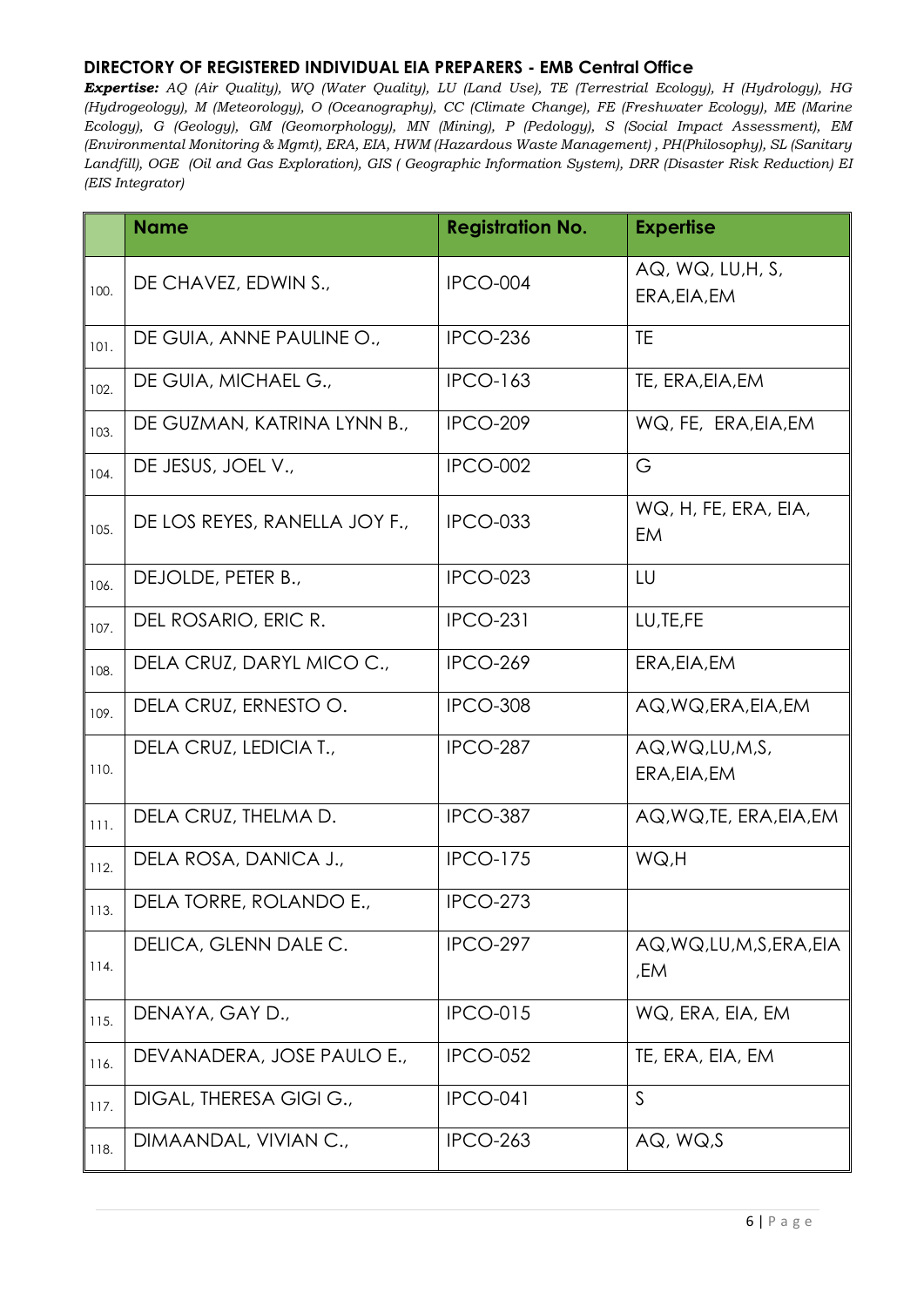|      | <b>Name</b>                         | <b>Registration No.</b> | <b>Expertise</b>         |
|------|-------------------------------------|-------------------------|--------------------------|
| 119. | DIMALIBOT, JUDELINE C.,             | <b>IPCO-176</b>         |                          |
| 120. | DIVINA, JOSINE MARIS H.             | <b>IPCO-368</b>         | AQ, WQ, LU, ERA, EIA, EM |
| 121. | DOCTO, RAMON M.,                    | <b>IPCO-105</b>         | LU, TE, S, ERA, EIA, EM  |
| 122. | DOLOJAN, DENNIS A.,                 | <b>IPCO-371</b>         | WQ, TE, FW, ERA, EIA, EM |
| 123. | DORADO, RALPH LAUREN D.             | <b>IPCO-148</b>         | ERA, EIA, EM             |
| 124. | DOVAL SANTOS, ROSELMO Z.            | <b>IPCO-385</b>         | <b>HS</b>                |
| 125. | DURAN, NEIL JAMES E.,               | <b>IPCO-065</b>         | AQ, WQ, TE,              |
| 126. | EBORA, RAMONITA O.,                 | <b>IPCO-226</b>         | ERA, EIA, EM             |
| 127. | EDRIAL, MICHAEL J.,                 | <b>IPCO-101</b>         | TE, EM                   |
| 128. | EFE, KATHLENE ANDREA R.,            | <b>IPCO-258</b>         | S                        |
| 129. | EGUIA, DANA MEI M.,                 | <b>IPCO-351</b>         | AQ, WQ, LU               |
| 130. | ENCARNACION, JOANNE O.,             | <b>IPCO-342</b>         | WQ,LU,H,ERA,EIA,EM       |
| 131. | ESLING, EMILY R.,                   | <b>IPCO-407</b>         | LU, ERA, EIA, EM         |
| 132. | ESPINELI, JOSE LEONILO A.,          | <b>IPCO-088</b>         | AQ, WQ, ERA, EIA, EM     |
| 133. | ESPIRITU, JAN JULIO A.,             | <b>IPCO-083</b>         | WQ                       |
| 134. | ESTEBAN, JUVINAL E.,                | <b>IPCO-091</b>         | S                        |
|      | ESTERNON, FREDERICK J.,             | <b>IPCO-311</b>         | WQ, TE, ERA, EIA,        |
| 135. |                                     |                         | EM                       |
| 136. | EVANGELISTA, PERFECTO P.,           | <b>IPCO-179</b>         |                          |
| 137. | EVANGELISTA, SHIELA DEL<br>REMEDIO, | <b>IPCO-066</b>         | WQ, ERA, EIA, EM         |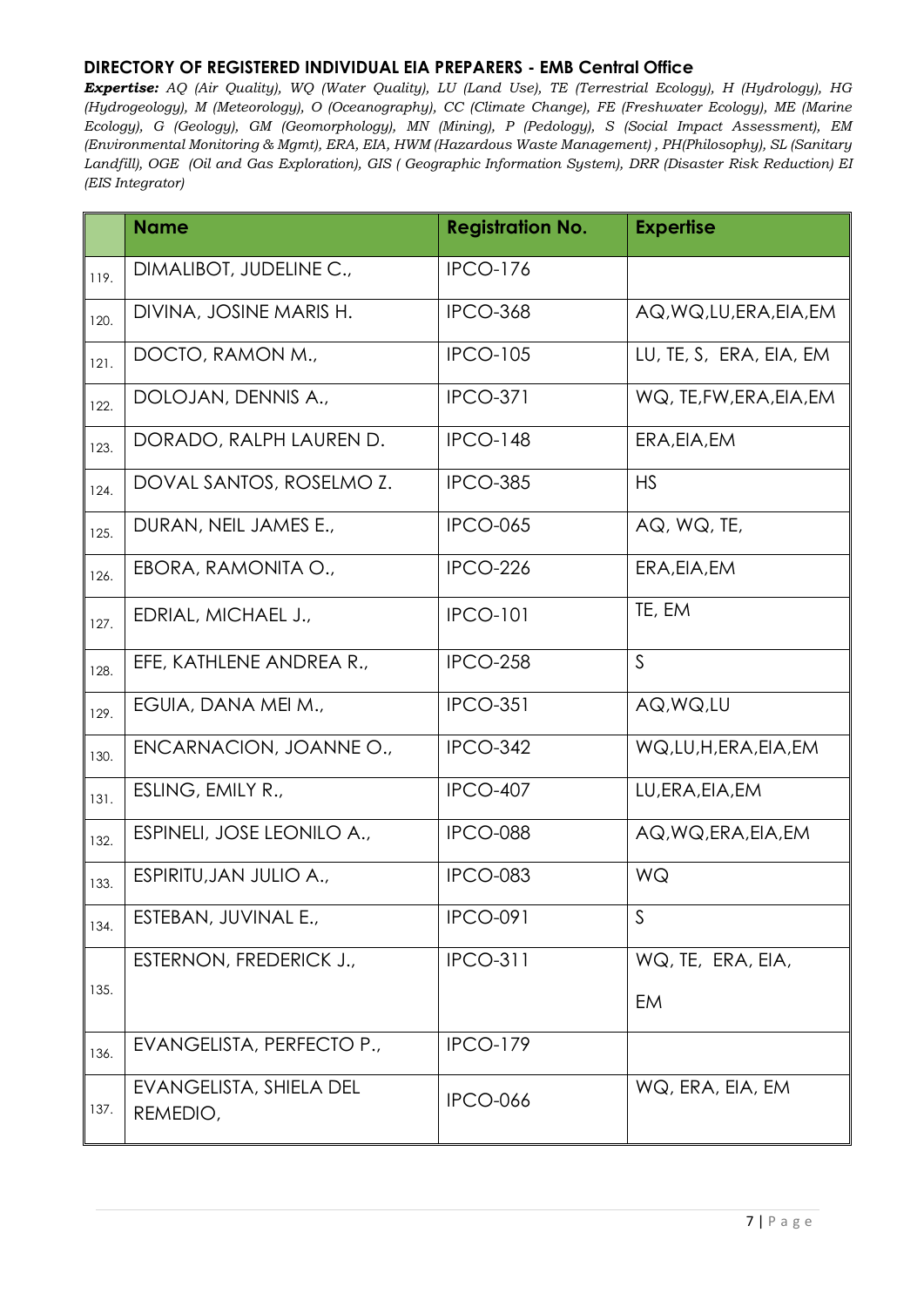|      | <b>Name</b>                                   | <b>Registration No.</b> | <b>Expertise</b>                |
|------|-----------------------------------------------|-------------------------|---------------------------------|
| 138. | FERNANDEZ-LACDAN, ATHENA<br><b>BEATRIX G.</b> | <b>IPCO-414</b>         | ERA, EIA, EM                    |
| 139. | FERNANDO, ALEXIS M.,                          | IPCO-034                |                                 |
| 140. | FERNANDO, MATILDE J.,                         | <b>IPCO-035</b>         |                                 |
| 141. | FERRER, LYNNETTE LYZELLE S.                   | <b>IPCO-275</b>         | <b>TE</b>                       |
| 142. | FERRERAS, ULYSSES F.,                         | <b>IPCO-196</b>         | TE                              |
| 143. | FLORES, ENGELLAU DUPONT F.,                   | <b>IPCO-203</b>         | WQ                              |
| 144. | FRANCISCO, BENJAMIN S.,                       | <b>IPCO-038</b>         | FE,ME                           |
| 145. | FRANCISCO, MICHAEL CHESTER<br>$V_{\cdot}$     | IPCO-040                | FE,ME                           |
| 146. | FRAYNA, CELESTE B.,                           | <b>IPCO-142</b>         | WQ, ERA, EIA, EM                |
| 147. | FREDO, JEFFREY D.,                            | IPCO-009                |                                 |
| 148. | FRONDA, MELROSE E.                            | <b>IPCO-207</b>         | AQ, WQ, ERA, EIA, EM            |
| 149. | GACUTAN, MARIA KATRINA T.,                    | <b>IPCO-356</b>         | AQ, WQ, LU, S, ERA, EIA, E<br>M |
| 150. | <b>GALANG, MARK GINO K.</b>                   | <b>IPCO-284</b>         | AQ, WQ, H                       |
| 151. | GALERIO, LEONILA P.,                          | <b>IPCO-021</b>         | WQ, LU, TE, S,<br>ERA, EIA, EM  |
| 152. | GARCIA, ANABEL H.,                            | <b>IPCO-017</b>         | LU, TE, S                       |
| 153. | GAVILE, FERNANDO KARLO M.,                    | <b>IPCO-193</b>         | $\mathsf{S}$                    |
| 154. | <b>GAVILE, KATHERINE H.,</b>                  | <b>IPCO-092</b>         | HG,O,G,GM,P,ERA,EIA,<br>EM      |
| 155. | GAVINO JR, JOSE B.                            | <b>IPCO-340</b>         | LU, S, ERA, EIA, EM             |
| 156. | GILLADO, ARMANDO V.,                          | <b>IPCO-312</b>         | LU, TE, ERA, EIA, EM            |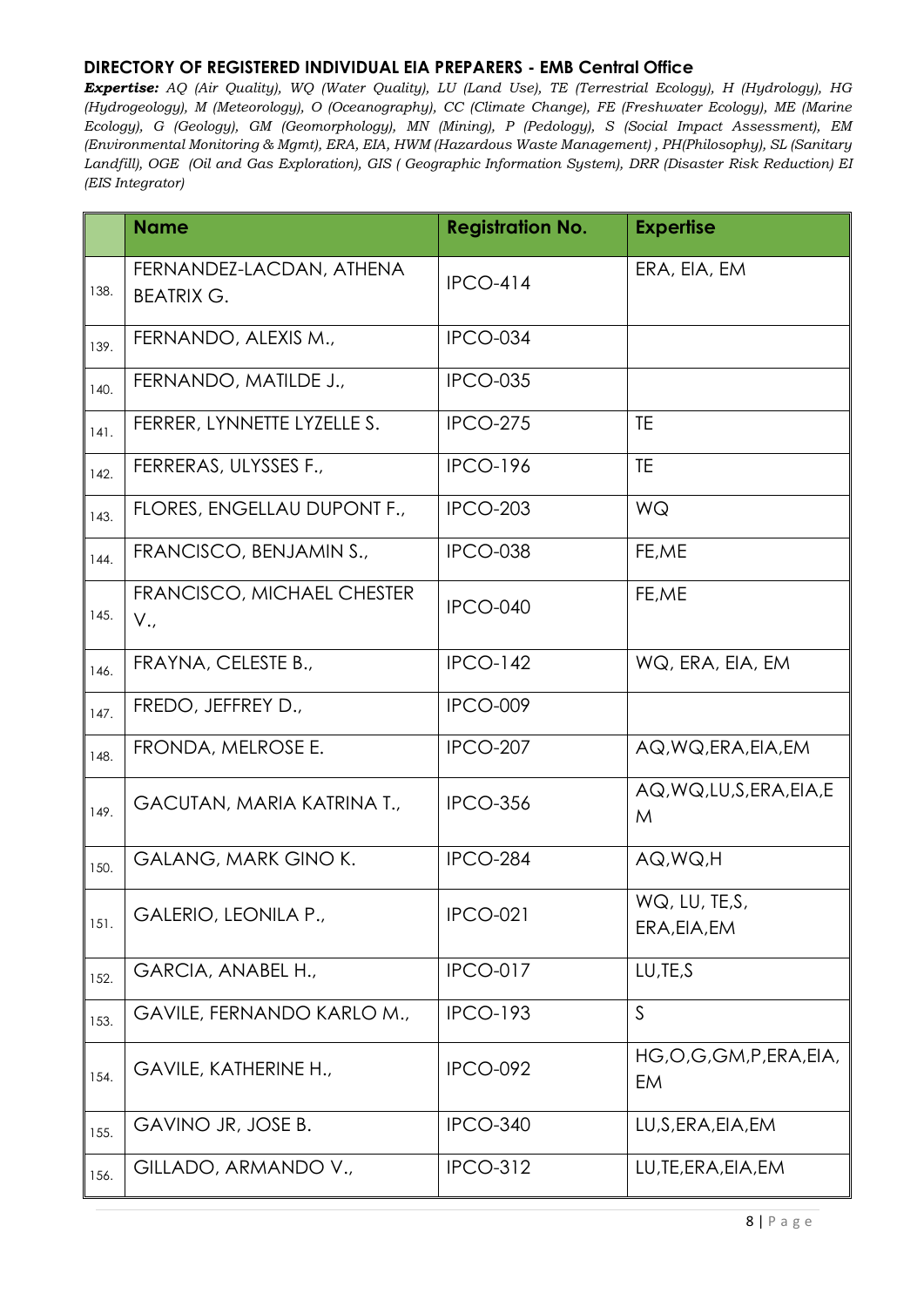|      | <b>Name</b>                         | <b>Registration No.</b> | <b>Expertise</b>                   |
|------|-------------------------------------|-------------------------|------------------------------------|
| 157. | GO, PATRICIA ANN C.,                | <b>IPCO-352</b>         | AQ, WQ, ERA, EIA, EM               |
| 158. | <b>GOLVEQUE, PRINCESS KAREN G.,</b> | <b>IPCO-306</b>         | ERA, EIA, EM                       |
| 159. | GOMEZ, ROMEO A. Jr.                 | <b>IPCO-026</b>         | LU, TE, P, S, ERA, EIA, EM         |
| 160. | GONZALES, ARLYN A.,                 | <b>IPCO-225</b>         | AQ, WQ, LU, S, ERA, EM, EI<br>A    |
| 161. | GONZALES, CHARLON A.                | <b>IPCO-319</b>         | WQ, WQ, M, O,<br>ERA, EIA, EM      |
| 162. | GONZALES, JOY O.,                   | <b>IPCO-303</b>         | ERA, EIA, EM                       |
| 163. | GOOCO, PAULO M.,                    | <b>IPCO-205</b>         | AQ,M, EIA, ERA, EM                 |
| 164. | GUALBERTO II, DOMINADOR H.          | <b>IPCO-320</b>         | LU, S, ERA, EIA, EM                |
| 165. | GUERRERO JR., TEODORO P.,           | <b>IPCO-121</b>         | ERA, EIA, EM                       |
| 166. | GUERRERO, MICHELLIZA M.,            | <b>IPCO-025</b>         | LU, ERA, EIA, EM                   |
| 167. | GUERZON, EMELITA C.,                | <b>IPCO-122</b>         | WQ, ME                             |
| 168. | <b>GUIMALAN, JUNESSA</b>            | <b>IPCO-020</b>         | AQ, WQ, H, ERA, EIA,<br>EM         |
| 169. | GUINTU, ALEXANDER T.,               | <b>IPCO-188</b>         | AQ, WQ, LU, TE, H, ERA, EI<br>A,EM |
| 170. | GUTIERREZ, MARIA LUISA M.,          | <b>IPCO-097</b>         | LU,S                               |
| 171. | GUTIERREZ, SHERYL JOY ANNE S.,      | <b>IPCO-171</b>         | WQ,O,EIA,EM                        |
| 172. | HALILI, JENNIFER M.,                | <b>IPCO-360</b>         | ERA, EIA, EM                       |
| 173. | HERNANDEZ, EMITERIO C.,             | <b>IPCO-244</b>         |                                    |
| 174. | HERRERA, ANNABELLE N.,              | <b>IPCO-235</b>         | G,S                                |
| 175. | HERRERA, ODYSSEY C.                 | <b>IPCO-391</b>         | H                                  |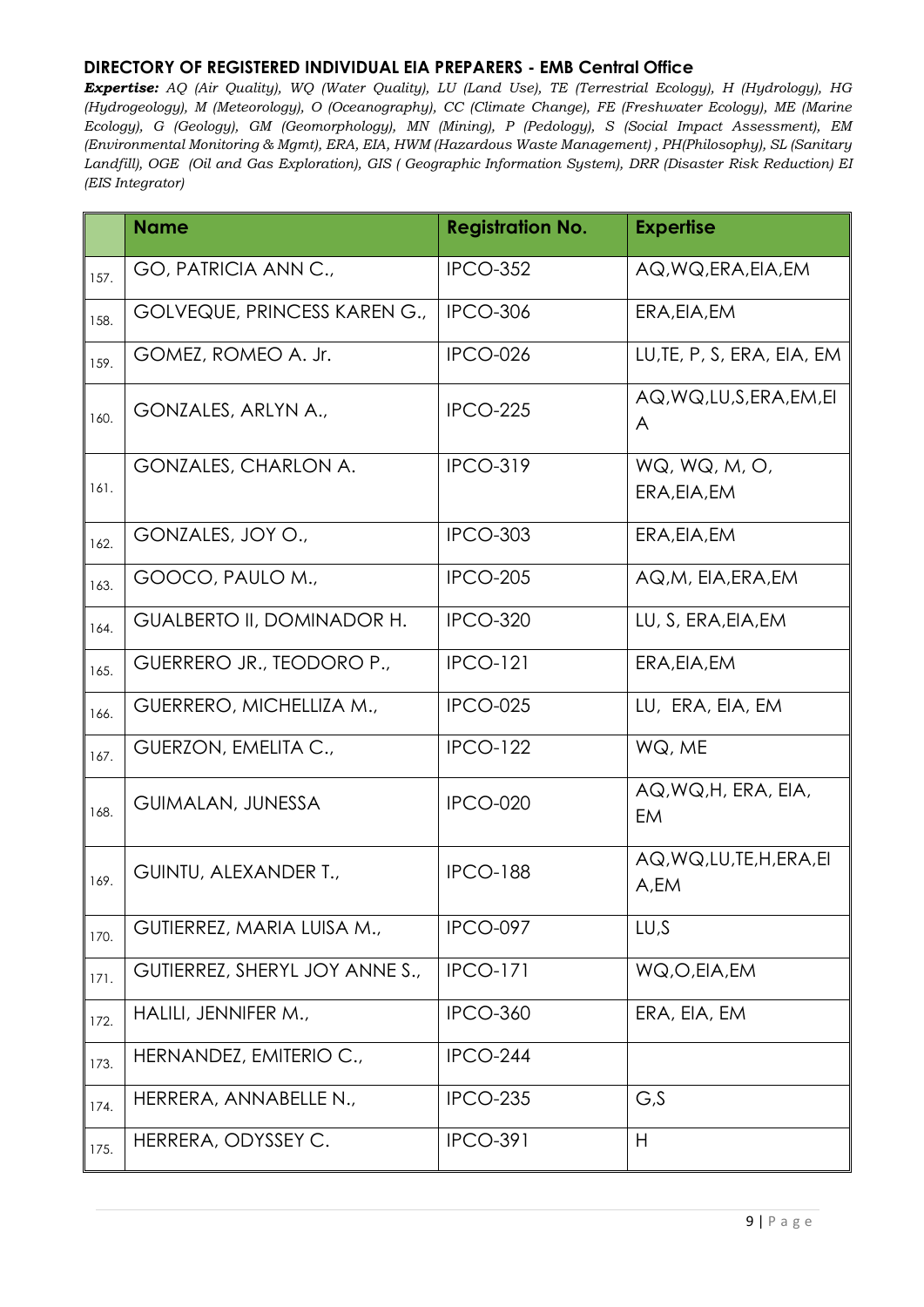|      | <b>Name</b>                  | <b>Registration No.</b> | <b>Expertise</b>                                     |
|------|------------------------------|-------------------------|------------------------------------------------------|
| 176. | HIERAS, VANESSA DOROTHY G.,  | <b>IPCO-135</b>         |                                                      |
| 177. | HILARIO, EMELITA C.,         | <b>IPCO-252</b>         | AGL<br>WQ,LU,TE,H,HG,M,O,FE<br>,ME,G,S, ERA, EIA, EM |
| 178. | HIPE, JETHRO C.,             | <b>IPCO-005</b>         | AQ, WQ, ERA, EIA,<br>EM                              |
| 179. | HIPOLITO, JEREMAR B.,        | <b>IPCO-310</b>         | AQ, WQ, ERA, EIA, EM                                 |
| 180. | IBAÑEZ, DARLING JERICA B.,   | <b>IPCO-222</b>         | ERA, EIA, EM                                         |
| 181. | ICBAN, LOURDES M.,           | <b>IPCO-328</b>         | AQ.WQ.H.G.S                                          |
| 182. | IGNACIO-LAYUG, ELIZABETH S., | <b>IPCO-150</b>         | WQ, ERA, EIA, EM                                     |
| 183. | JIMENEZ, CORDIA WALTER B.,   | <b>IPCO-074</b>         | E <sub>l</sub>                                       |
| 184. | JOSE, RONALD E.              | <b>IPCO-384</b>         | AQ                                                   |
| 185. | JUADA, CELESTINA B.,         | <b>IPCO-137</b>         | $\mathsf{S}$                                         |
| 186. | <b>JUANICO, LLORE A.,</b>    | <b>IPCO-167</b>         | $\mathsf{S}$                                         |
| 187. | LABATOS, BONIFACIO V.        | <b>IPCO-197</b>         | WQ FE, ERA, EIA, EM                                  |
| 188. | LABITAN, MARYLENE T.,        | <b>IPCO-146</b>         | H                                                    |
| 189. | LAGDAAN, MA. LISA C.,        | <b>IPCO-217</b>         | ERA, EIA, EM                                         |
| 190. | LALO, JOSEPH P.,             | <b>IPCO-149</b>         | $\mathsf{S}$                                         |
| 191. | LALUAN, ENRICO M.,           | <b>IPCO-248</b>         | WQ, LU, TE, GIS                                      |
| 192. | LAPITAN, RENATO L.,          | <b>IPCO-278</b>         | LU, TE, ERA, EM, EIA                                 |
| 193. | LARIOSA, BERNADETTE L.,      | <b>IPCO-124</b>         | WQ, ERA, EIA, EM                                     |
| 194. | LAZARO, SENEN V.,            | <b>IPCO-054</b>         | S, ERA, EIA, EM                                      |
| 195. | LAZARO, SOLEDAD R.,          | <b>IPCO-110</b>         | AQ, WQ, FE, ME, EAI, EM                              |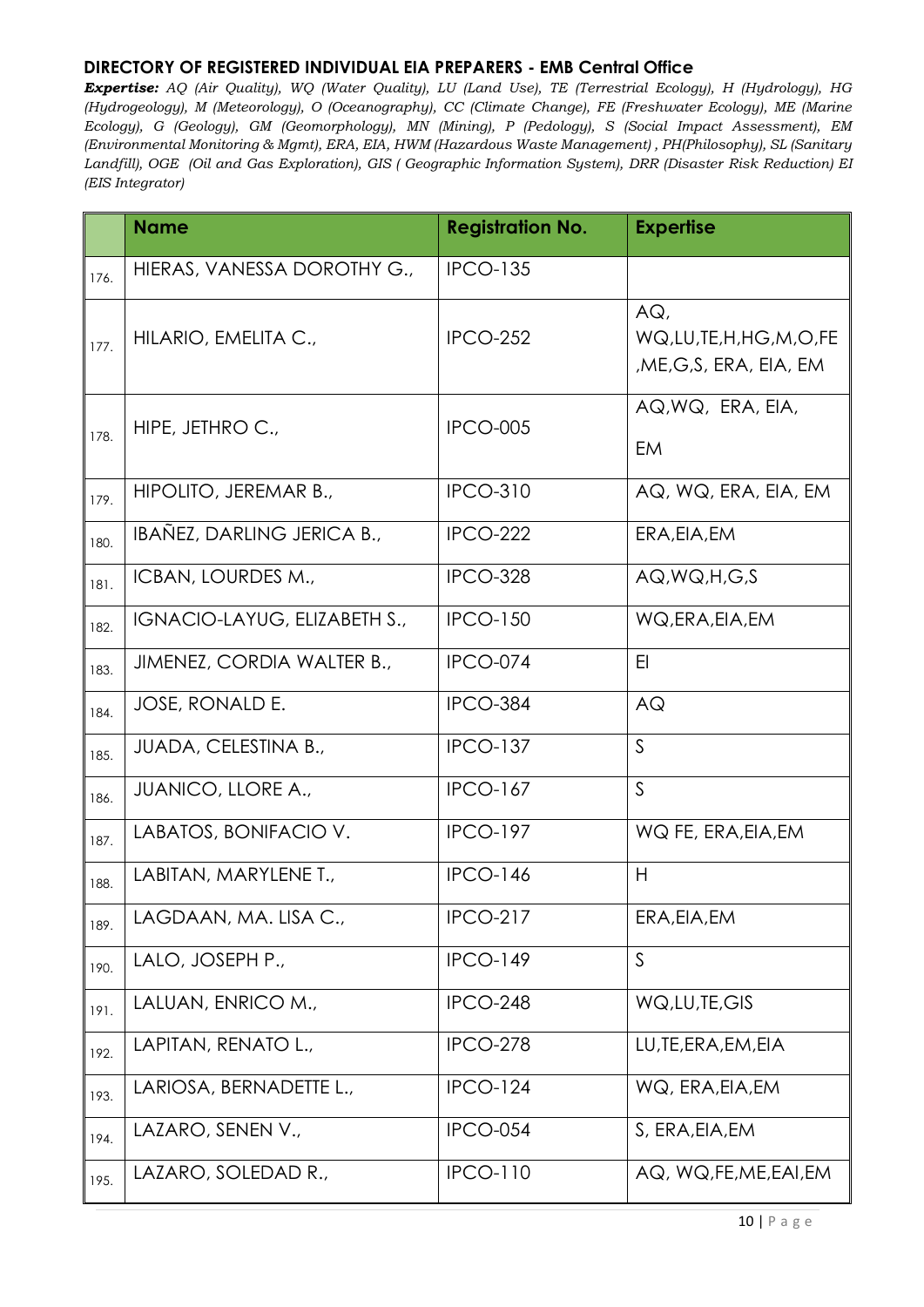|      | <b>Name</b>             | <b>Registration No.</b> | <b>Expertise</b>            |
|------|-------------------------|-------------------------|-----------------------------|
| 196. | LEAÑO, JEROME B.,       | <b>IPCO-059</b>         | $\mathsf{S}$                |
| 197. | LEONOR, ROMAR P.        | <b>IPCO-411</b>         | LU, ERA, EIA, EM            |
| 198. | LICUANAN, MIGUEL D.,    | <b>IPCO-046</b>         | <b>OGE</b>                  |
| 199. | LIM, ADRIAN PAUL B.     | <b>IPCO-374</b>         | ERA, EIA, EM                |
| 200. | LIM, ANGELA C.,         | <b>IPCO-113</b>         | AQ, WQ                      |
| 201. | LIM, JOSE MARIE U.,     | <b>IPCO-029</b>         | AQ, WQ, ERA, EIA, EM        |
| 202. | LIMON, AIRENE JOY M.,   | <b>IPCO-270</b>         | ERA, EIA, EM                |
| 203. | LITON, LEIZYL S.,       | <b>IPCO-064</b>         | TE, ERA, EIA, EM            |
| 204. | LLAMADO, KATRINA MAE G. | <b>IPCO-161</b>         | H                           |
| 205. | LLEVA, EMMANUEL M.,     | <b>IPCO-130</b>         | LU, TE                      |
| 206. | LLOBRERA, RONALD I.,    | <b>IPCO-147</b>         | AQ, WQ, ERA, EIA, EM        |
| 207. | LOARES, LEONIDES M.     | <b>IPCO-394</b>         |                             |
| 208. | LORENZO, JESUS V.,      | <b>IPCO-118</b>         | AQ, WQ, LU, ERA, EIA,<br>EM |
| 209. | LOSARIA, JOSELITO P.,   | <b>IPCO-210</b>         | LU, S, ERA, EIA, EM         |
| 210. | MACALDO, MARIJO D.,     | <b>IPCO-099</b>         | WQ                          |
| 211. | MADID, CASSIOPHIEA M.   | <b>IPCO-208</b>         | LU, TE, P, ERA, EIA, EM     |
| 212. | MADRAZO, ALMA BELLA P.  | <b>IPCO-145</b>         | EIA, EM                     |
| 213. | MAGANTE, BRYAN M.,      | <b>IPCO-030</b>         | WQ, LU, ERA, EIA, EM        |
| 214. | MAGDATO, JEROME T.,     | <b>IPCO-324</b>         | AQ, WQ, ERA, EIA, EM        |
| 215. | MAGLINAO, FRANCIS G.    | <b>IPCO-323</b>         | AQ, WQ                      |
| 216. | MAGTAGÑOB, LISA P.,     | <b>IPCO-283</b>         | AQ, WQ, ERA, EIA, EM        |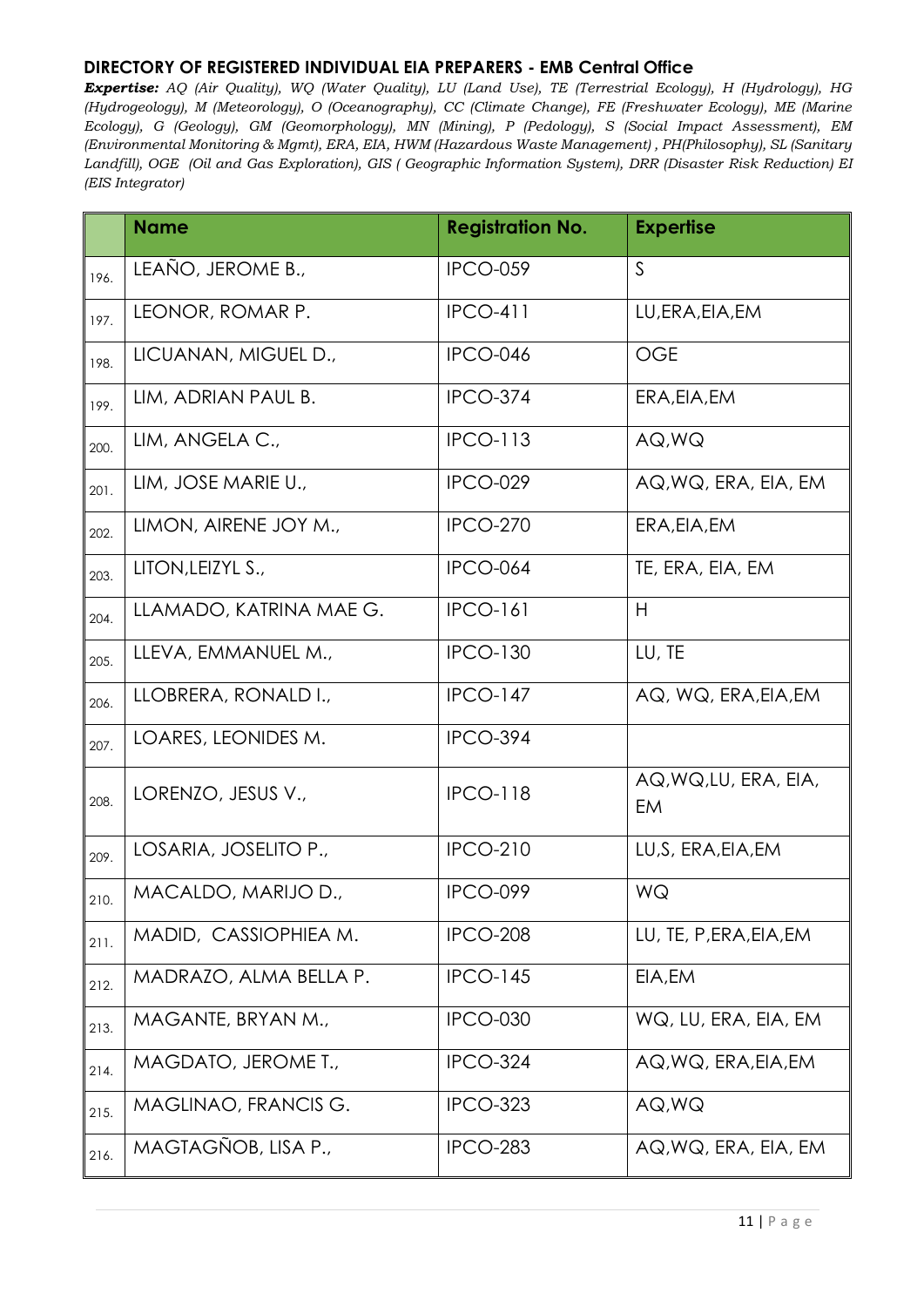|      | <b>Name</b>                     | <b>Registration No.</b> | <b>Expertise</b>                      |
|------|---------------------------------|-------------------------|---------------------------------------|
| 217. | MALLONGA, RODRIGO B.,           | <b>IPCO-014</b>         | LU, H, S, ERA, EIA, EM                |
| 218. | MANAOG, MELANIE D.,             | <b>IPCO-177</b>         | FE, EIA, EM, ERA                      |
| 219. | MANDANAS, ALLAN A.              | <b>IPCO-169</b>         | WQ,LU,HG,M,G,ERA,EI<br>A,EM           |
| 220. | MANGULABNAN, CZARINA MAY<br>S., | <b>IPCO-075</b>         | WQ, EM                                |
| 221. | MANUELI, MALVIN KENNETH S.      | <b>IPCO-249</b>         | WQ,LU,H,HG,M,G,GM,<br>P, ERA, EIA, EM |
| 222. | MARTINEZ, CARMELITA P.,         | <b>IPCO-200</b>         | WQ, ERA, EIA, EM                      |
| 223. | MARTINEZ, JOHN EMMANUEL B.      | <b>IPCO-377</b>         | WQ, S, ERA, EIA, EM                   |
| 224. | MARTINEZ, KRISTINE ANN S.       | <b>IPCO-230</b>         | WQ                                    |
| 225. | MARTINEZ, MA. LUISA P.,         | <b>IPCO-133</b>         | AQ, WQ, H, M, O, FE,<br>ERA, EIA, EM  |
| 226. | MATIAS, LEONARD D.              | <b>IPCO-232</b>         | AQ                                    |
| 227. | MATSUURA, MARIA PURISIMA T.,    | <b>IPCO-096</b>         | TE, S                                 |
| 228. | MEDINA, DAVEE DRAKE B.,         | <b>IPCO-174</b>         |                                       |
| 229. | MEDINA, JOANA CARA S.,          | <b>IPCO-031</b>         | AQ, WQ.LU                             |
| 230. | MELENDRES, JONAS ALEXIS E.,     | <b>IPCO-296</b>         | LU, TE, ERA, EIA, EM                  |
| 231. | MERCADO, JUNISSE P.,            | <b>IPCO-090</b>         | ERA, EIA, EM                          |
| 232. | MIRANDA, ANNA KARMELA           | <b>IPCO-070</b>         |                                       |
| 233. | MONTEMAYOR, VENICE V.           | <b>IPCO-260</b>         | WQ,LU,H,S,ERA,EIA,EM                  |
| 234. | MORCOZO JR., ANGEL S.           | <b>IPCO-412</b>         | LU, S, ERA, EIA, EM                   |
| 235. | MUEGO, ANDRES E.,               | <b>IPCO-317</b>         | LU, S, ERA, EIA, EM                   |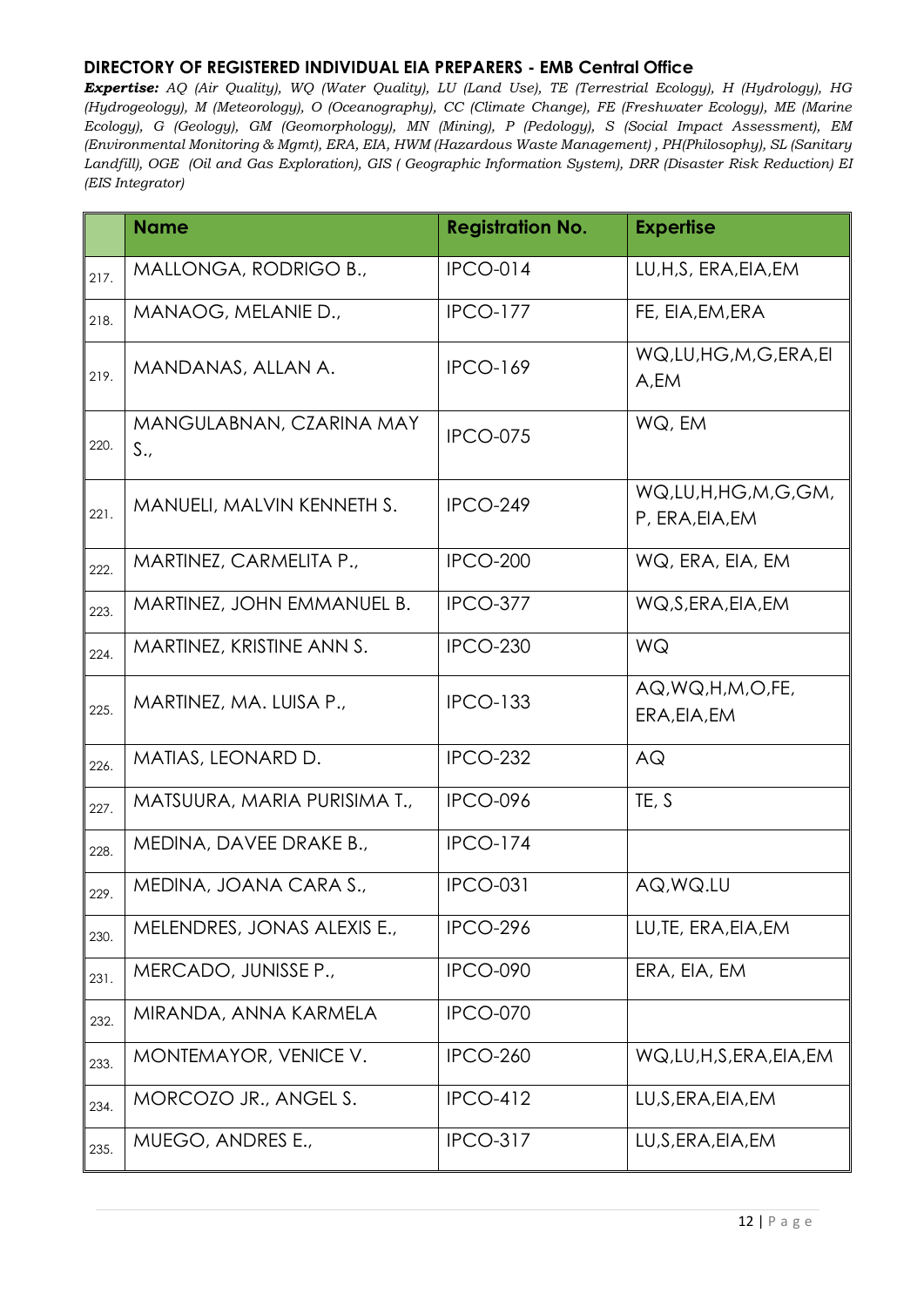|      | <b>Name</b>                | <b>Registration No.</b> | <b>Expertise</b>                  |
|------|----------------------------|-------------------------|-----------------------------------|
| 236. | MUYNA, CRIZELLE H.         | <b>IPCO-362</b>         | LU, G, ERA, EIA, EM               |
| 237. | NABUAB, FENELYN M.,        | <b>IPCO-165</b>         | FW, ME, ERA, EIA, EM              |
| 238. | NACIN, MARIANE D.,         | <b>IPCO-218</b>         | S, ERA, EIA, EM                   |
| 239. | NACU, ALVIN F.,            | <b>IPCO-068</b>         | FE,ME                             |
| 240. | NAGALES, JOCELYN DJ.,      | <b>IPCO-016</b>         | $\mathsf{S}$                      |
| 241. | NAGALES, MERVIN D.,        | <b>IPCO-013</b>         | WQ, LU, TE, S                     |
| 242. | NARISMA, CONCHITA L.,      | <b>IPCO-212</b>         | S, ERA, EIA, EM                   |
| 243. | NAVERA, ROSALINDA D.,      | <b>IPCO-400</b>         | ERA, EIA, EM                      |
| 244. | NEJAL, MARLENE DELA CUADRA | <b>IPCO-100</b>         | LU,H,M                            |
| 245. | NICASIO, CYNTHIA A.        | <b>IPCO-367</b>         | AQ, WQ, LU, ERA, EIA, EM          |
| 246. | NICOLAS, ANGELIE FAYE J.   | <b>IPCO-259</b>         | $\mathsf{S}$                      |
| 247. | NICOPIOR, OZZY BOY S.,     | <b>IPCO-178</b>         |                                   |
| 248. | NOLASCO, ALMIRA F.,        | <b>IPCO-301</b>         | <b>TE</b>                         |
| 249. | NONAN, MARCIA D.,          | <b>IPCO-141</b>         | AQ, ERA, EIA, EM                  |
| 250. | OLIVARES, RODEL H.,        | <b>IPCO-132</b>         | AQ, WQ, LU, S,<br>ERA, EIA, EM    |
| 251. | OLIVER, ESSIE FRANCIA      | <b>IPCO-375</b>         | LU                                |
| 252. | ORENDAIN, ARJAY E.,        | <b>IPCO-372</b>         | ERA, EIA, EM                      |
| 253. | OROZCO, ROJA VICTORIA G.,  | <b>IPCO-032</b>         | AQ, WQ, LU, S,<br>ERA, EIA, EM    |
| 254. | ORTENERO, JEFFREY M.,      | <b>IPCO-404</b>         | ERA, EIA, EM, HS                  |
| 255. | ORTIZ, YVONNE G.           | <b>IPCO-233</b>         | LU, TE, O, FE, S,<br>ERA, EIA, EM |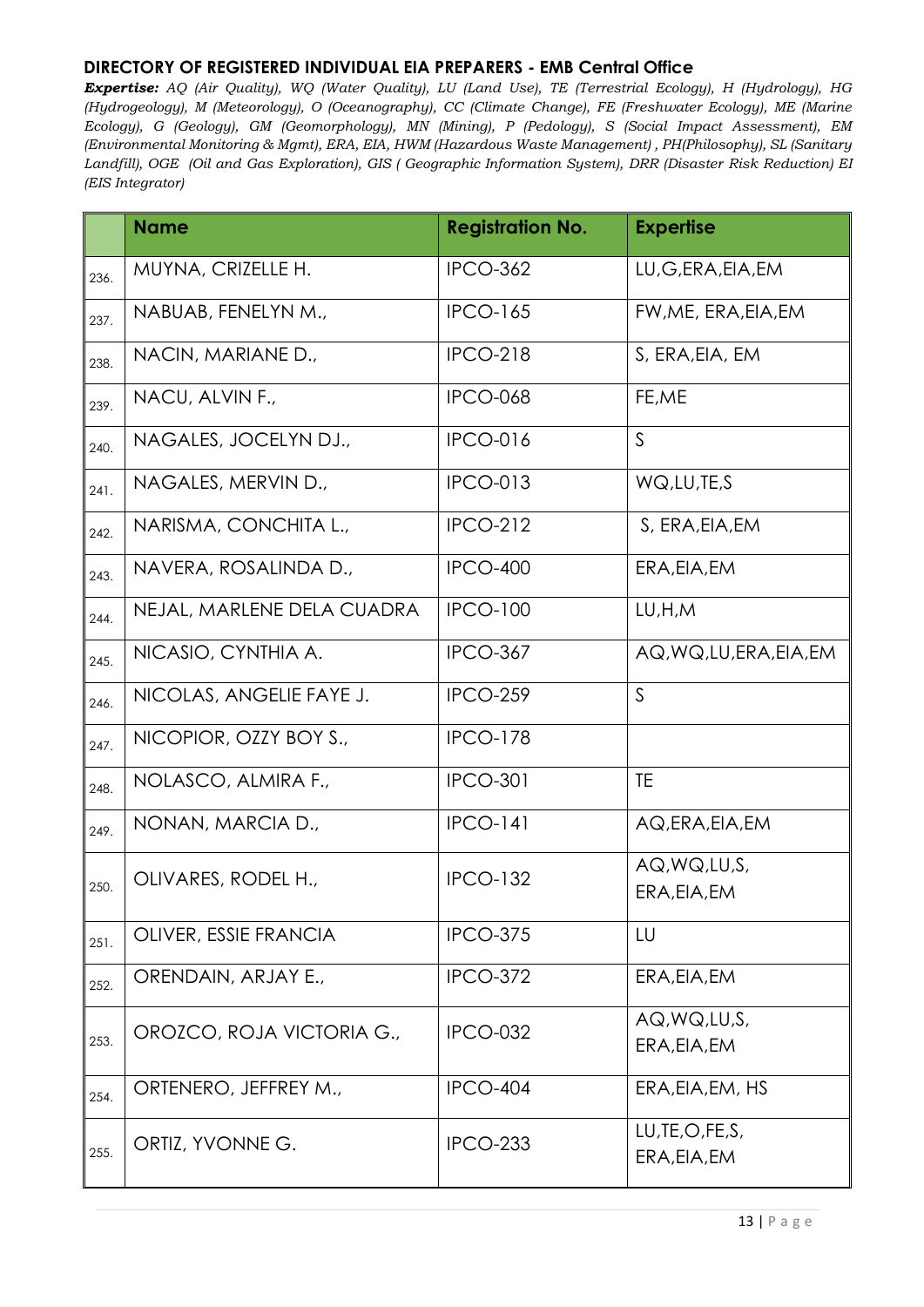|      | <b>Name</b>                  | <b>Registration No.</b> | <b>Expertise</b>                                    |
|------|------------------------------|-------------------------|-----------------------------------------------------|
| 256. | OUANO, EDMOND DANTES G.,     | <b>IPCO-354</b>         | AQ, WQ, LU, TE, H, HG, M,<br>FE, G, S, ERA, EIA, EM |
| 257. | PABAYO, VICTOR DG.,          | <b>IPCO-201</b>         | AQ, WQ                                              |
| 258. | PABILING, ROBERT R.,         | <b>IPCO-107</b>         | FE                                                  |
| 259. | PADAYAO, KAREL JOYCE T.,     | <b>IPCO-186</b>         |                                                     |
| 260. | PAGUIA, KRISTINE ANN D.,     | <b>IPCO-282</b>         | LU, TE, S, ERA, EIA, EM                             |
| 261. | PAHUNANG, RONALD S.,         | <b>IPCO-173</b>         | AQ,M,ERA,EIA,EM                                     |
| 262. | PAILAGAO, CHARMAINE T.,      | <b>IPCO-397</b>         | TE, S, ERA, EIA, EM                                 |
| 263. | PALERO, MANOLITO S.          | <b>IPCO-361</b>         | AQ, WQ, HWM, ERA, EIA,<br>EM                        |
| 264. | PALIS, GREGORIO S.,          | <b>IPCO-134</b>         | LU,TE                                               |
| 265. | PAÑA, MARIE ANTONETTE S.,    | <b>IPCO-198</b>         | WQ,FE                                               |
| 266. | PARES, EDZEL V.              | <b>IPCO-390</b>         | WQ, FE, ERA, EIA, EM                                |
| 267. | PASCUA, ALBERT M.,           | <b>IPCO-155</b>         | FE, S, ERA, EIA, EM                                 |
| 268. | PASCUAL, REGINA VICTORIA J., | <b>IPCO-202</b>         | HG, G, ERA, EIA, EM                                 |
| 269. | PASTOR, LEO L.,              | <b>IPCO-268</b>         | TE, S, ERA, EIA, EM                                 |
| 270. | PATENA, JERNEL D.,           | <b>IPCO-304</b>         | ERA, EIA, EM                                        |
| 271. | PATINDOL, SOCORRO L.,        | <b>IPCO-336</b>         | LU, S, ERA, EIA, EM                                 |
| 272. | PEÑALBA, MORENO M.           | <b>IPCO-247</b>         | AQ, ERA, EIA, EM                                    |
| 273. | PERALTA, PEDRO P.,           | <b>IPCO-254</b>         | LU                                                  |
| 274. | PEREZ, ARMIE JEAN H.,        | <b>IPCO-071</b>         | WQ,G,GM,P                                           |
| 275. | PIELAGO, WILSON JAVE B.      | <b>IPCO-271</b>         | ERA, EIA, EM                                        |
| 276. | PINTOR, MARIA TERESITA T.,   | <b>IPCO-022</b>         | WQ, TE O, FE                                        |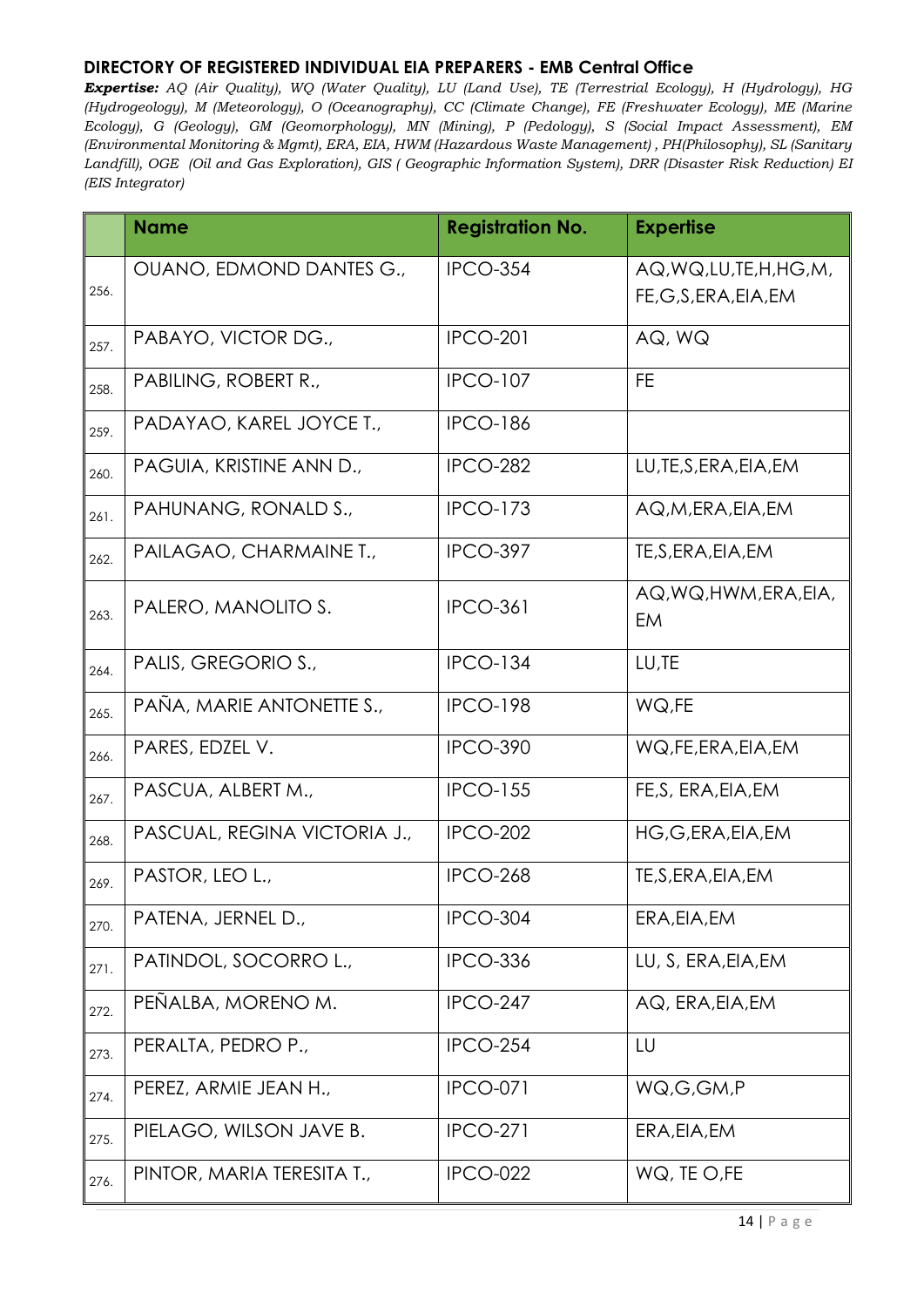|      | <b>Name</b>                                         | <b>Registration No.</b> | <b>Expertise</b>                   |
|------|-----------------------------------------------------|-------------------------|------------------------------------|
| 277. | PLETE, ALLAN R.,                                    | <b>IPCO-379</b>         | EIA, EM                            |
| 278. | POLLISCO, JAN PAOLO T.                              | <b>IPCO-276</b>         | <b>TE</b>                          |
| 279. | POLLISCO, MITZI T.,                                 | <b>IPCO-309</b>         | TE                                 |
| 280. | PONTIVEROS, DONJIE C.,                              | <b>IPCO-219</b>         | LU, S, ERA, EIA, EM                |
| 281. | PUDAN, JOVERTLEE C.                                 | <b>IPCO-363</b>         | WQ,LU,ERA,EIA,EM                   |
| 282. | <b>QUIAMBAO, EINRE JINJI ELCID</b>                  | <b>IPCO-154</b>         | WQ,FE                              |
| 283. | QUILANG, WILLIAMSON L.,                             | <b>IPCO-242</b>         | AQ, WQ, LU                         |
| 284. | QUINALAYO, MA. CRISTINA G.,                         | <b>IPCO-011</b>         | WQ, ERA, EIA, EM                   |
| 285. | QUITO, JOHN ANTHONY O.,                             | <b>IPCO-238</b>         | AQ, WQ, LU                         |
| 286. | RAMIREZ, EDWIN D.,                                  | <b>IPCO-076</b>         | WQ,LU,G, ERA, EIA, EM              |
| 287. | RAMOS, ALIX G.                                      | <b>IPCO-373</b>         | ERA EM, EIA                        |
| 288. | RAMOS, EMMANUEL G.,                                 | <b>IPCO-117</b>         | G                                  |
| 289. | RAMOS, IGNACIA M.                                   | <b>IPCO-256</b>         | LU, TE, M, G, S, ERA, EIA, E<br>M  |
| 290. | RAMOS, JULIUS M.,                                   | <b>IPCO-223</b>         | ERA, EIA, EM                       |
| 291. | RAMOS, REYNALDO P.,                                 | <b>IPCO-152</b>         | AQ, WQ, EIA, EM                    |
| 292. | REGALADO, ALMA BERNADETTE<br>$\mathsf{L}_{\bullet}$ | <b>IPCO-136</b>         | WQ, TE, FE, ME, S,<br>ERA, EIA, EM |
| 293. | REGODON, MARIA LUISA C.                             | <b>IPCO-382</b>         | TE                                 |
| 294. | RESANO, PEARLY GRACE E.,                            | <b>IPCO-115</b>         | AQ, WQ                             |
| 295. | RESURRECCION, BENIGNO V.,                           | <b>IPCO-237</b>         | WQ,LY,TE,FE,GM,P,<br>EIA, ERA, EM  |
| 296. | RETOME, RUBY DELA CUESTA                            | <b>IPCO-355</b>         | WQ                                 |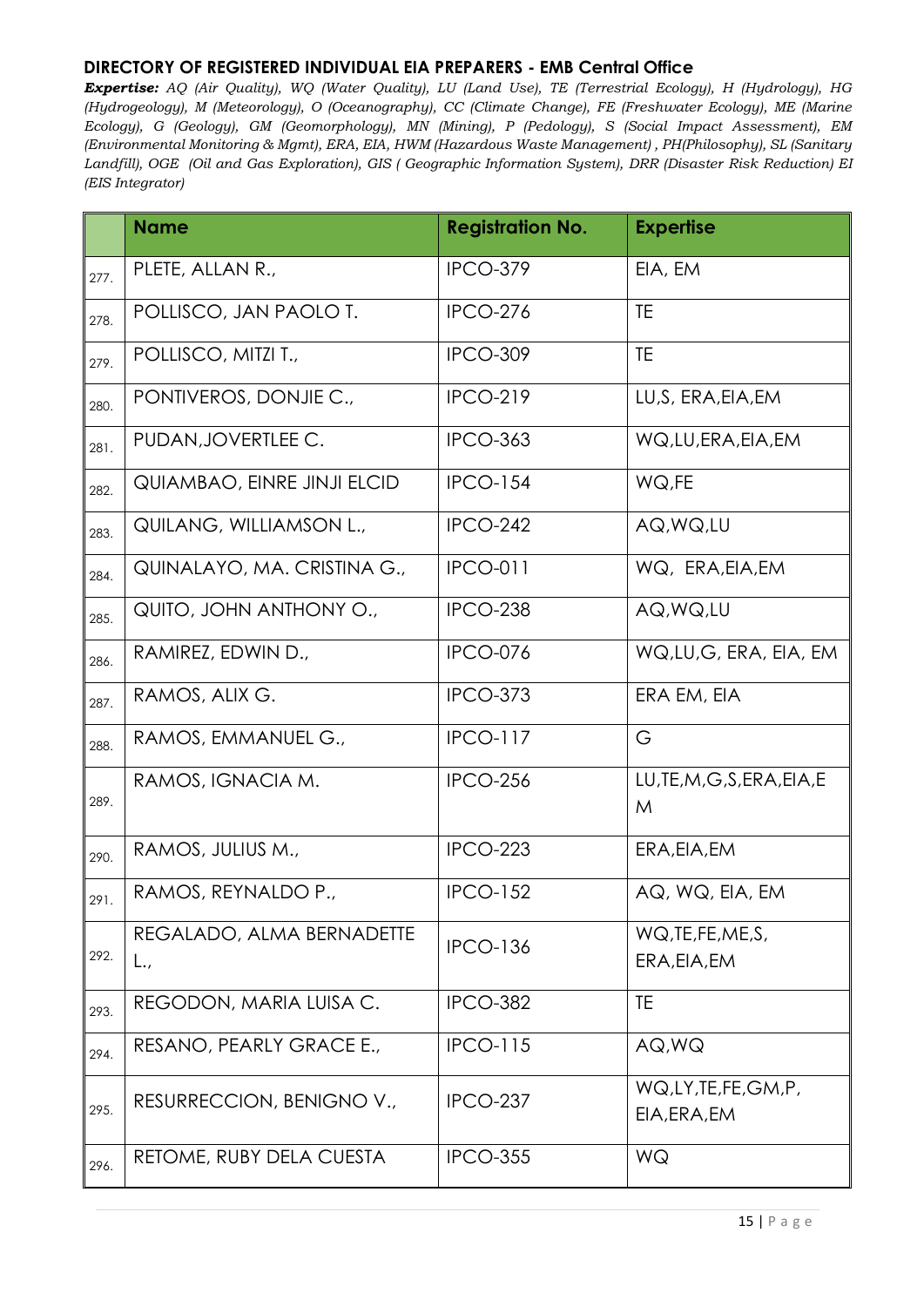|      | <b>Name</b>                  | <b>Registration No.</b> | <b>Expertise</b>                  |
|------|------------------------------|-------------------------|-----------------------------------|
| 297. | REYES, RAINIER D.,           | <b>IPCO-104</b>         | WQ, MN                            |
| 298. | REYES, TOMAS D.              | <b>IPCO-386</b>         | LU,TE                             |
| 299. | RIVERA, CHERRY B.,           | <b>IPCO-250</b>         | AQ, WQ, ERA, EIA, EM              |
| 300. | RIVERA, ERNESTO I.,          | <b>IPCO-082</b>         | <b>DRR</b>                        |
| 301. | RIVERA, MERLYN CARMELITA N., | <b>IPCO-298</b>         | $\mathsf{S}$                      |
| 302. | ROBLES, LESLIE ANNE D.,      | <b>IPCO-060</b>         | LU, S                             |
| 303. | RODRIGUEZ, STEPHANIE S.,     | <b>IPCO-138</b>         | $\mathsf{S}$                      |
| 304. | ROLLAN, REYNAR R.,           | <b>IPCO-294</b>         | WQ, HG, G                         |
| 305. | RONTOS, MARIA CATHERINE A.,  | IPCO-037                |                                   |
| 306. | ROQUIA, FELIXBERTO H.,       | <b>IPCO-028</b>         | S                                 |
| 307. | ROSALES, VICENTE C.,         | <b>IPCO-183</b>         | ERA, EIA, EM                      |
| 308. | ROTONI, MA. FE C.,           | <b>IPCO-403</b>         | TE,S                              |
| 309. | SABELLO, NAZARIO N.,         | <b>IPCO-240</b>         | AQ, WQ, M, O                      |
| 310. | SALAZAR, BRYAN ROY L.,       | <b>IPCO-166</b>         | AQ, M, ERA, EIA, EM               |
| 311. | SALCEDO, ANGEL FRANCES       | <b>IPCO-334</b>         | AQ, ERA, EIA, EM                  |
| 312. | SALIDO, FRITZIE JANE P.,     | $IPCO-114$              | AQ, WQ                            |
| 313. | SALINO, JUAN PAULO           | <b>IPCO-228</b>         | P                                 |
| 314. | SALOMA, LUCYL ROSE T.,       | <b>IPCO-214</b>         | ERA, EIA, EM                      |
| 315. | SALVADOR, ALANC.             | <b>IPCO-281</b>         | WQ,LU,S,ERA,EIA,EM,D<br><b>RR</b> |
| 316. | SALVADOR, TEODORA H.,        | <b>IPCO-111</b>         | AQ, WQ, S, ERA, EIA, EM           |
| 317. | SAMSON, MA. RICA G.,         | <b>IPCO-399</b>         | LU, ERA, EIA, EM                  |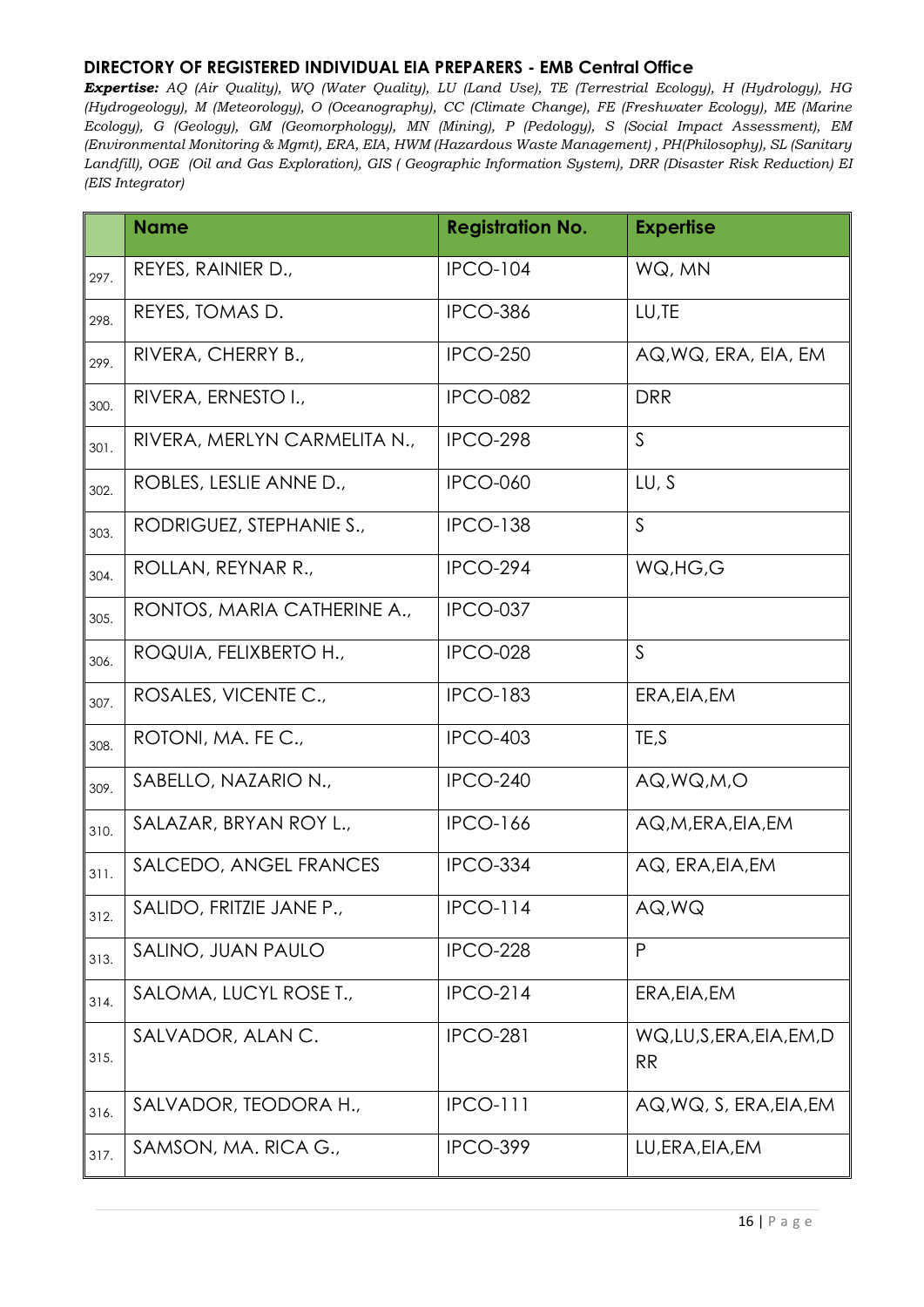|      | <b>Name</b>                       | <b>Registration No.</b> | <b>Expertise</b>                   |
|------|-----------------------------------|-------------------------|------------------------------------|
| 318. | SAN PEDRO, DELFINC.,              | <b>IPCO-116</b>         | AQ, WQ, LU, S,<br>ERA, EIA, EM     |
| 319. | SAN PEDRO, JONAH JOHN G.          | <b>IPCO-289</b>         | AQ                                 |
| 320. | SANCHEZ-ESCALONA, KATHERINE<br>Ρ. | <b>IPCO-180</b>         |                                    |
| 321. | SANIDAD, WILFREDO B.,             | <b>IPCO-139</b>         | WQ, P                              |
| 322. | SANTIAGO, CHERRYLANE E.,          | <b>IPCO-204</b>         | ERA, EIA, EM, HWM                  |
| 323. | SANTOS, ALBERTO D.,               | <b>IPCO-349</b>         | WQ                                 |
| 324. | SANTOS, MA. KRISHA CHRISTINE L.   | <b>IPCO-413</b>         | ERA, EIA, EM                       |
| 325. | SANTOS, KATHERINE T.,             | <b>IPCO-216</b>         | ERA, EIA, EM                       |
| 326. | SEGARRA, AMELITO L.,              | <b>IPCO-042</b>         | WQ, HG, ERA, EIA, EM               |
| 327. | SEGOVIA, BRENDA D.,               | IPCO-049                | ERA, EIA, EM,                      |
| 328. | SENDON, SAMUEL V.,                | <b>IPCO-346</b>         | G,GM                               |
| 329. | SENORO, DELIA B.,                 | <b>IPCO-008</b>         | AQ, WQ, H, HG, FE,<br>ERA, EIA, EM |
| 330. | SEVERINO, GIL ARSENIC J.,         | <b>IPCO-051</b>         | WQ, ERA, EIA, EM                   |
| 331. | SIASON, RAMON DEL ROSARIO         | IPCO-047                | ERA, EIA, EM, OGE                  |
| 332. | SILAN, MARIA TERESA C.            | <b>IPCO-299</b>         | TE                                 |
| 333. | SIOSON, LOUIE JUNE D.,            | <b>IPCO-095</b>         | WQ, H, ERA, EIA, EM                |
| 334. | SONCUYA, ROLANDO T.,              | <b>IPCO-182</b>         | $\mathsf{S}$                       |
| 335. | SORIANO, BETHANY T.,              | <b>IPCO-211</b>         | S                                  |
| 336. | SUCALIT, PATRICE SHARMAINE P.,    | <b>IPCO-314</b>         | $\mathsf{S}$                       |
| 337. | SUOBIRON, CHRYZL D.,              | <b>IPCO-288</b>         | AQ, WQ, ERA, EIA, EM               |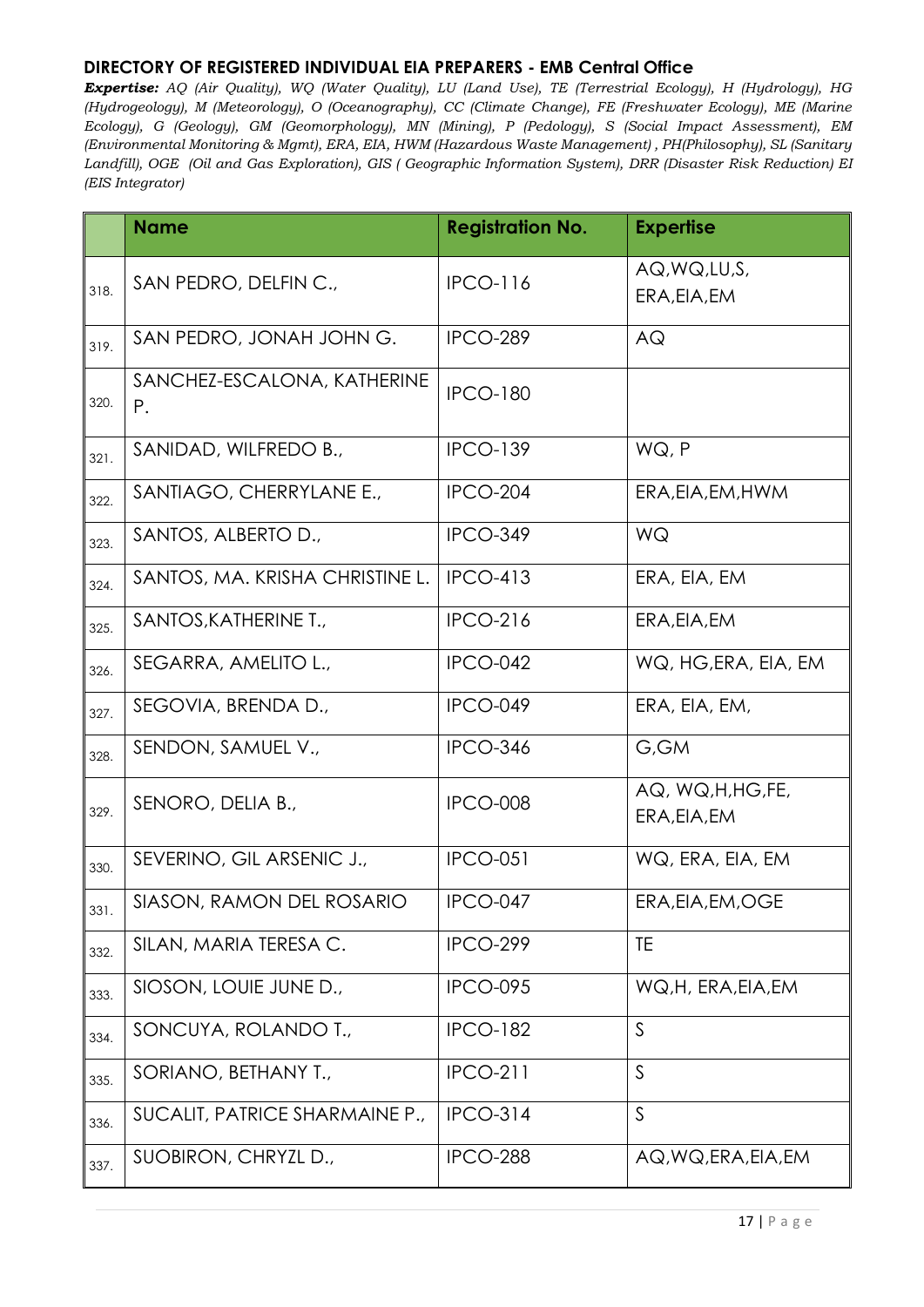|      | <b>Name</b>                  | <b>Registration No.</b> | <b>Expertise</b>           |
|------|------------------------------|-------------------------|----------------------------|
| 338. | SUPELANA, MARYLOR M.,        | <b>IPCO-357</b>         | AQ, WQ, LU, ERA, EIA, EM   |
| 339. | SY TAMCO, ROES ELVING.       | <b>IPCO-162</b>         | AQ, WQ, EM                 |
| 340. | SYCIP, CEDRIC T.,            | <b>IPCO-274</b>         |                            |
| 341. | TACLIBON, CATALINO T.,       | <b>IPCO-006</b>         | WQ,LU, ERA, EIA, EM        |
| 342. | TAGUBARAS, ALBERT S.,        | <b>IPCO-337</b>         | AQ, WQ, FE, ERA, EIA, EM   |
| 343. | TALAMAYAN, VILMA F.,         | <b>IPCO-123</b>         | $\mathsf{S}$               |
| 344. | TALICURAN, GRACHELLE Z.,     | <b>IPCO-027</b>         | WQ, S, ERA, EIA, EM        |
| 345. | TALOSIG, MYRA L.,            | <b>IPCO-190</b>         | ERA, EIA, EM               |
| 346. | TANCHULING, JOSE N.          | <b>IPCO-325</b>         | WQ, ERA, EIA, EM           |
| 347. | TAUTHO, DIEGO B.,            | <b>IPCO-199</b>         | AQ, WQ,LU,<br>ERA, EIA, EM |
| 348. | TEJADA, REYNALDO SP.,        | <b>IPCO-036</b>         | AQ, WQ, M, ERA,<br>EIA, EM |
| 349. | TENEFRANCIA, JONAS G.,       | <b>IPCO-086</b>         | AQ                         |
| 350. | TENG-ALMOCERA, SIELA B.,     | <b>IPCO-109</b>         | S                          |
| 351. | TERCERO, MARIO U.,           | <b>IPCO-239</b>         | LU, TE, S, ERA, EIA, EM    |
| 352. | TERMULO, ANNA MARGARITA R.,  | <b>IPCO-159</b>         | LU, GIS                    |
| 353. | TIDALGO, PAULO NONI T.,      | <b>IPCO-103</b>         | G, EM                      |
| 354. | TILDE, GABRIEL C.            | <b>IPCO-388</b>         | $\mathsf{S}$               |
| 355. | <b>TOBIAS, GERARDO K</b>     | <b>IPCO-081</b>         | WQ                         |
| 356. | TOBIAS, WILLY V.,            | <b>IPCO-024</b>         | AQ, WQ, ERA, EIA, EM       |
| 357. | TOLEDO, AQUINAS HYACINTH G., | <b>IPCO-144</b>         | WQ                         |
| 358. | TOLEDO, JENNIFER C.,         | <b>IPCO-402</b>         | ERA, EIA, EM, HS           |